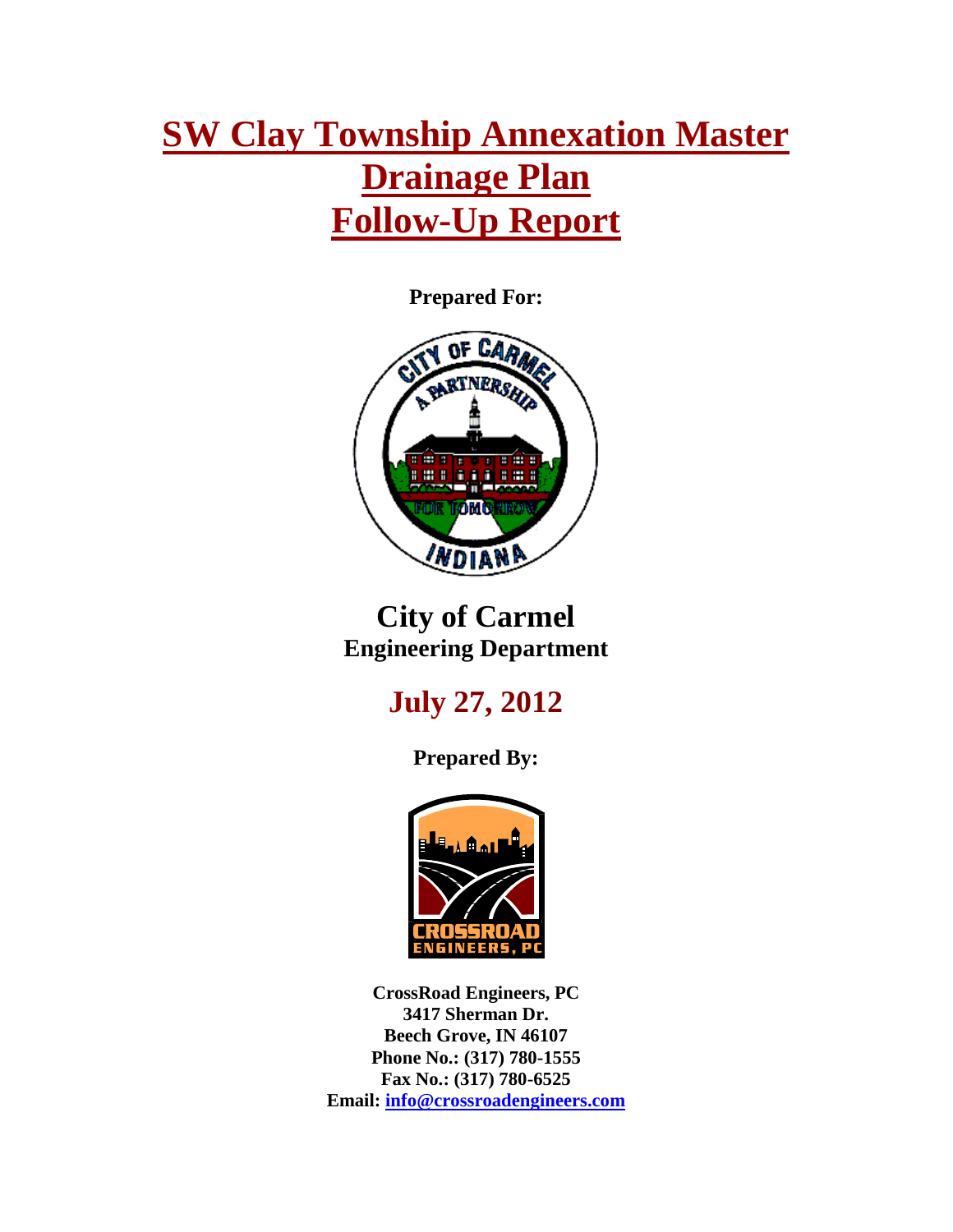## **Section 1: Introduction**

#### *Purpose and Scope / Content*

The following report is to serve as a supplement to the Southwest Clay Township Annexation Master Drainage Plan for the City of Carmel. The Master Drainage Plan identified all of the subdivisions within the SW Clay annexation territory, evaluated the existing drainage system within each subdivision, and provided a categorized recommendation of priority for the drainage improvements, if needed, for each subdivision. Refer to Table 2: Annexation Territory Subdivision Summary for a complete list of subdivisions within the annexation area and the respective recommended priority of subdivision drainage improvements. Also indicated within the Master Drainage Plan, was the timeline for the implementation of the recommended corrective drainage measures as set forth by the SW Clay annexation agreement (see Table 1: Project Priority Summary). The following supplemental report will verify that all existing drainage complaints within the 1<sup>st</sup> level priority subdivisions have been addressed; will provide detailed information on the drainage improvements projects that have been completed within the SW Clay annexation territory; and will discuss further drainage improvements projects that are planned with the SW Clay annexation territory. This supplemental report will also summarize drainage complaints from the second and third level priority projects, and outline an action plan and timeline for drainage improvements within these subdivisions.

| <b>Table 1: Project Priority Summary</b>                                     |                                                                               |                                                                              |  |
|------------------------------------------------------------------------------|-------------------------------------------------------------------------------|------------------------------------------------------------------------------|--|
| <b>First Level Priority Projects</b><br>(Completion Date - July 27,<br>2012) | <b>Second Level Priority Projects</b><br>(Completion Date - July 27,<br>2014) | <b>Third Level Priority Projects</b><br>(Completion Date - July 27,<br>2014) |  |
| <b>Larkspur Phase I</b>                                                      | <b>Bentley Plat</b>                                                           | <b>Deerfield</b>                                                             |  |
| <b>Walnut Creek Woods</b>                                                    | <b>Brandywine</b>                                                             | <b>Greentree Country Club</b><br><b>Estates</b>                              |  |
| <b>Kings Mill</b>                                                            | <b>North Augusta</b>                                                          | <b>Queens Manor</b>                                                          |  |
| <b>Bridlebourne</b>                                                          | <b>Spring Run Estates</b>                                                     | <b>Sutton Place</b>                                                          |  |
| Windemere                                                                    | <b>Town at Weston Place</b>                                                   |                                                                              |  |
| <b>Crooked Stick Estates</b>                                                 |                                                                               |                                                                              |  |
| <b>Crooked Stick West</b>                                                    |                                                                               |                                                                              |  |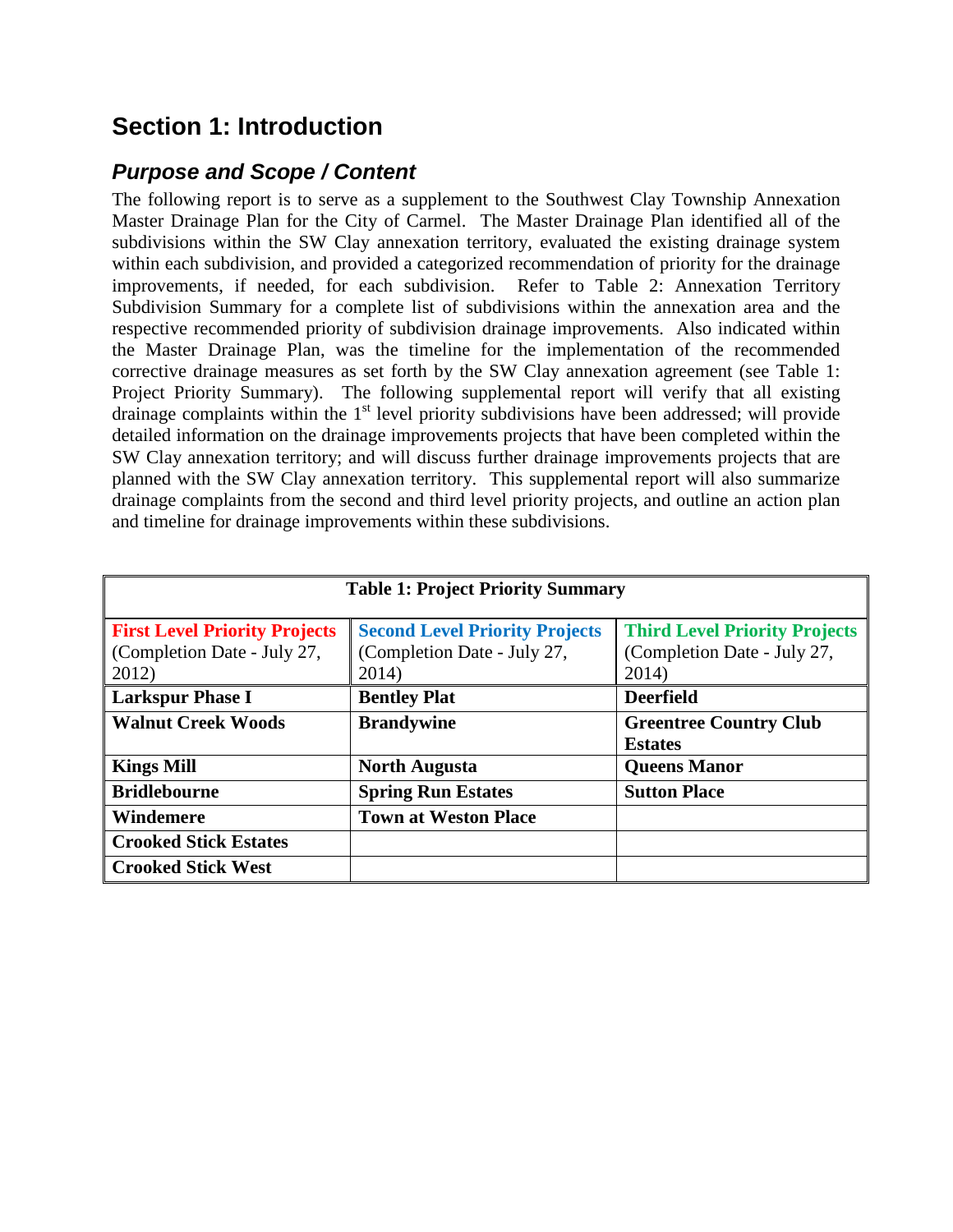| <b>Table 2: Annexation Territory Subdivision Summary</b> |                                                                 |                                       |                                        |                                       |
|----------------------------------------------------------|-----------------------------------------------------------------|---------------------------------------|----------------------------------------|---------------------------------------|
| <b>Subdivision</b>                                       | <b>No Drainage</b><br><b>Improvements</b><br><b>Recommended</b> | <b>First Level</b><br><b>Priority</b> | <b>Second Level</b><br><b>Priority</b> | <b>Third Level</b><br><b>Priority</b> |
| <b>Annally Downs</b>                                     |                                                                 |                                       |                                        |                                       |
| Ashbrook                                                 |                                                                 |                                       |                                        |                                       |
| Bella Terra                                              |                                                                 |                                       |                                        |                                       |
| <b>Bentley Plat</b>                                      |                                                                 |                                       | V                                      |                                       |
| <b>Bramblewood</b>                                       | $\sqrt{}$                                                       |                                       |                                        |                                       |
| Brandywine                                               |                                                                 |                                       | N                                      |                                       |
| Bridlebourne                                             |                                                                 | V                                     |                                        |                                       |
| Camden Walk                                              | V                                                               |                                       |                                        |                                       |
| <b>Cass Estates</b>                                      |                                                                 |                                       |                                        |                                       |
| <b>Cedar Point</b>                                       |                                                                 |                                       |                                        |                                       |
| Chateaux de Moulin                                       | N                                                               |                                       |                                        |                                       |
| Coppergate                                               |                                                                 |                                       |                                        |                                       |
| <b>Crooked Stick</b>                                     |                                                                 |                                       |                                        |                                       |
| <b>Estates</b>                                           |                                                                 |                                       |                                        |                                       |
| <b>Crooked Stick West</b>                                |                                                                 |                                       |                                        |                                       |
| Deerfield                                                |                                                                 |                                       |                                        | V                                     |
| <b>English Oaks</b>                                      | V                                                               |                                       |                                        |                                       |
| Estancia                                                 | N                                                               |                                       |                                        |                                       |
| Genung                                                   |                                                                 |                                       |                                        |                                       |
| <b>Green Tree Country</b><br><b>Club Estates</b>         |                                                                 |                                       |                                        |                                       |
| Huntersfield                                             | $\sqrt{}$                                                       |                                       |                                        |                                       |
| Huntington Chase                                         |                                                                 |                                       |                                        |                                       |
| Kings Mill                                               |                                                                 | $\sqrt{}$                             |                                        |                                       |
| Kosene                                                   | V                                                               |                                       |                                        |                                       |
| <b>Lacoma Estates</b>                                    | $\sqrt{}$                                                       |                                       |                                        |                                       |
| Larkspur Phase I                                         |                                                                 | V                                     |                                        |                                       |
| Laurel Ridge                                             | $\sqrt{}$                                                       |                                       |                                        |                                       |
| Laurelwood                                               | V                                                               |                                       |                                        |                                       |
| <b>Mayflower Park</b>                                    |                                                                 |                                       |                                        |                                       |
| McCracken<br><b>Bourdillon Estate</b>                    | V                                                               |                                       |                                        |                                       |
| Meridian Suburban                                        | V                                                               |                                       |                                        |                                       |
| North American<br>Park                                   | $\sqrt{}$                                                       |                                       |                                        |                                       |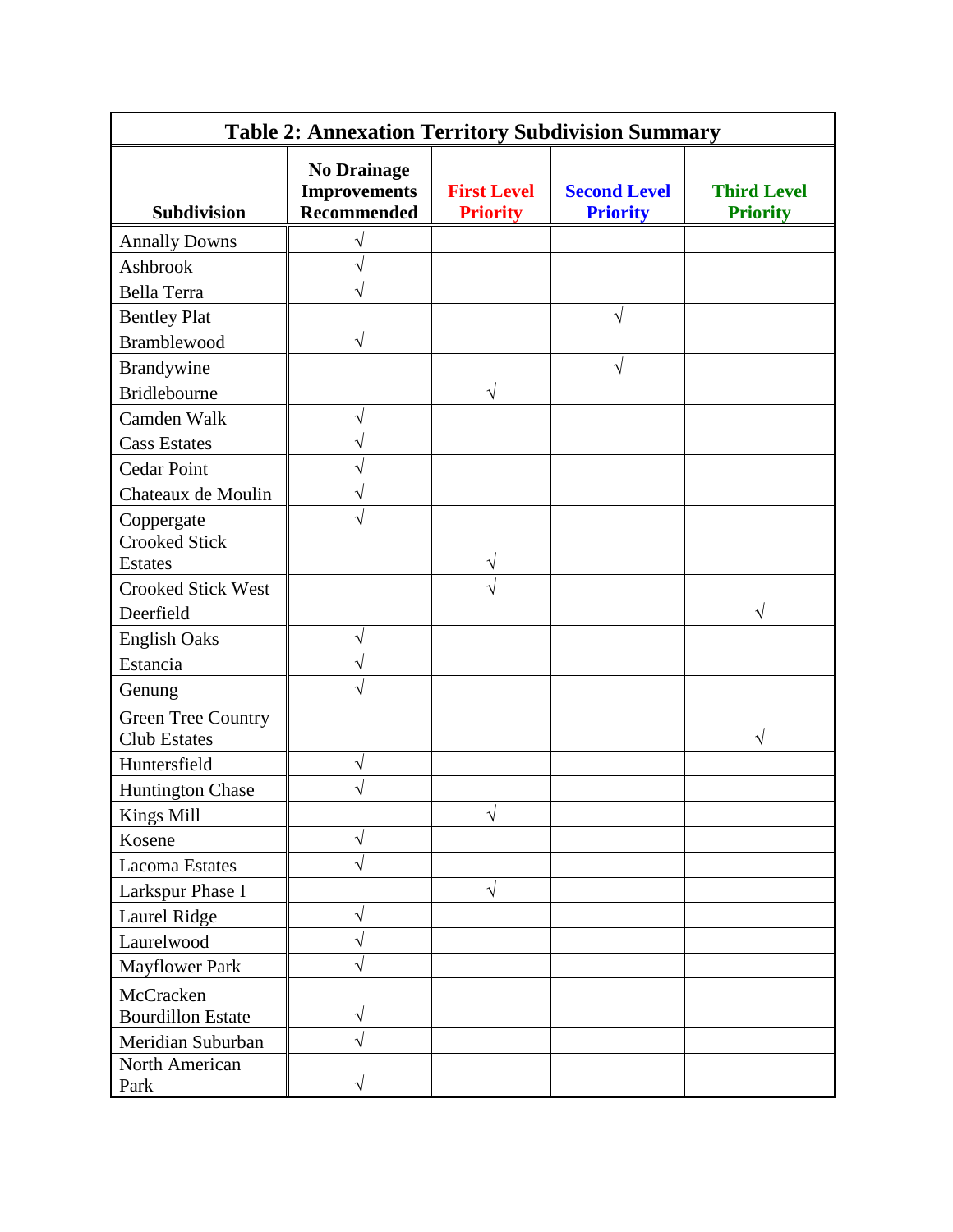|                            | <b>No Drainage</b><br><b>Improvements</b> | <b>First Level</b> | <b>Second Level</b> | <b>Third Level</b> |
|----------------------------|-------------------------------------------|--------------------|---------------------|--------------------|
| <b>Subdivision</b>         | <b>Recommended</b>                        | <b>Priority</b>    | <b>Priority</b>     | <b>Priority</b>    |
| North Augusta              |                                           |                    | $\sqrt{ }$          |                    |
| Pikes Spring Mill          |                                           |                    |                     |                    |
| Heights                    | V                                         |                    |                     |                    |
| <b>Pine Lake Estates</b>   |                                           |                    |                     |                    |
| Queens Manor               |                                           |                    |                     |                    |
| <b>Sanders Estates</b>     | V                                         |                    |                     |                    |
| Shelbourne Green           | J                                         |                    |                     |                    |
| Spring Arbor               | V                                         |                    |                     |                    |
| Spring Mill Place          | N                                         |                    |                     |                    |
| <b>Spring Run Estates</b>  |                                           |                    | V                   |                    |
| Springwood                 | V                                         |                    |                     |                    |
| <b>Summer Lakes</b>        | $\sqrt{}$                                 |                    |                     |                    |
| Sun Mundy One              |                                           |                    |                     |                    |
| Two Three                  | V                                         |                    |                     |                    |
| <b>Sutton Place</b>        |                                           |                    |                     | $\sqrt{}$          |
| The Park at Weston         |                                           |                    |                     |                    |
| Place                      | V                                         |                    |                     |                    |
| Town at Weston             |                                           |                    |                     |                    |
| Place                      |                                           |                    | V                   |                    |
| Treesdale                  | V                                         |                    |                     |                    |
| Village at Weston<br>Place | N                                         |                    |                     |                    |
| <b>Walnut Creek</b>        |                                           |                    |                     |                    |
| Woods                      |                                           | V                  |                     |                    |
| <b>West Carmel Center</b>  | V                                         |                    |                     |                    |
| West Carmel Market         |                                           |                    |                     |                    |
| Place                      | V                                         |                    |                     |                    |
| <b>Weston Park</b>         | N                                         |                    |                     |                    |
| <b>Weston Park</b>         |                                           |                    |                     |                    |
| Northwestern               | V                                         |                    |                     |                    |
| <b>Weston Ridge</b>        | V                                         |                    |                     |                    |
| Williams Mill              | V                                         |                    |                     |                    |
| Windemere                  |                                           | $\sqrt{ }$         |                     |                    |
| <b>Windsor Grove</b>       | V                                         |                    |                     |                    |
| Winterwood                 | V                                         |                    |                     |                    |
| Wood Haven                 | V                                         |                    |                     |                    |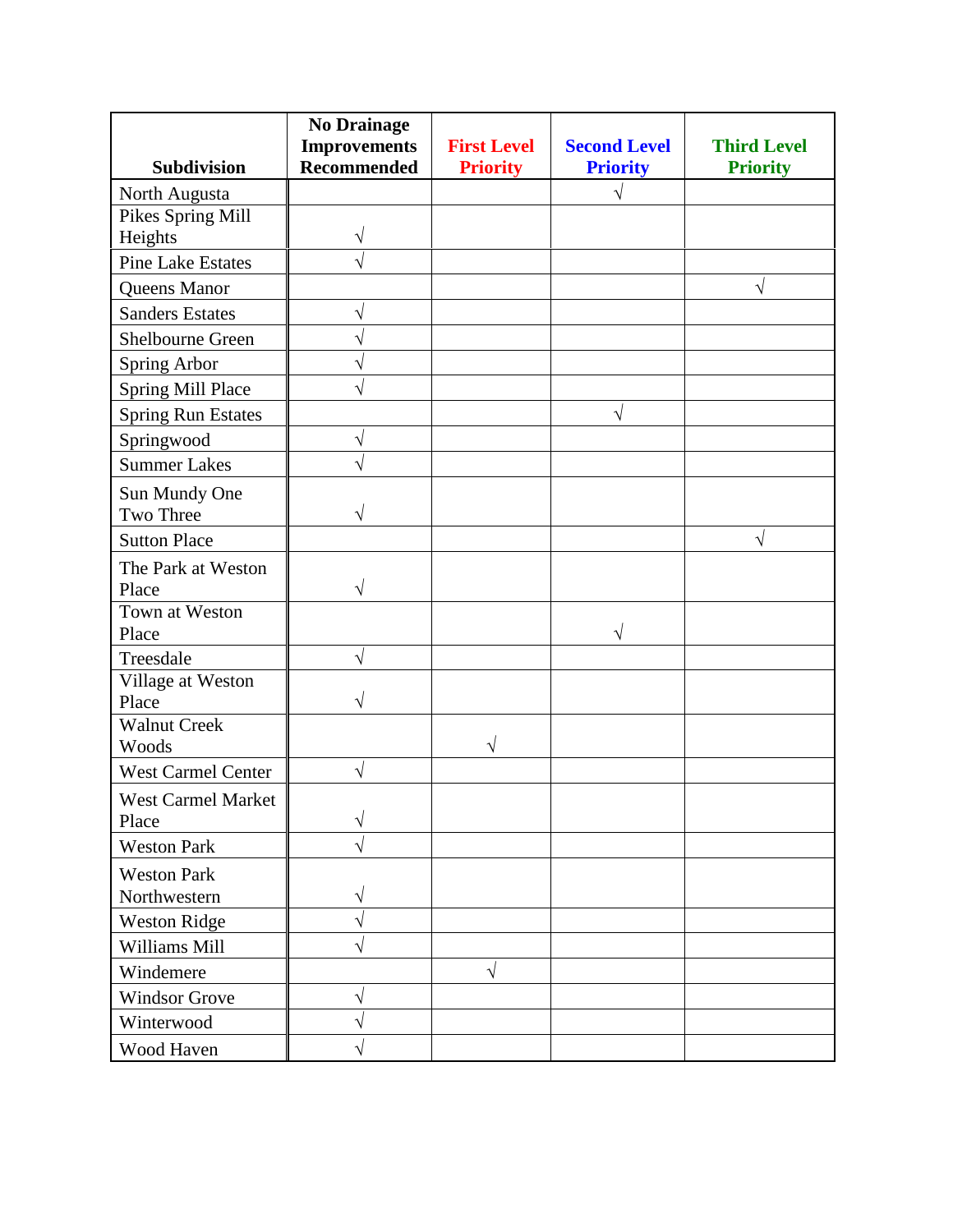## **Section 2: Subdivision Drainage Complaint Review (1st Level)**

The following section will include all drainage complaints that were recorded by the Hamilton County Surveyors' Office for each subdivision listed as a first level priority project within the Southwest Clay Township Annexation (SCTA) Master Drainage Plan. This section will also summarize the recommended drainage improvements, if any, for each first level priority subdivision, and provide any corresponding cost estimates. Lastly, an explanation for the action taken, or reason there was no action taken, to address each drainage complaint with the subdivisions will be given. In regards to the resolution of each drainage complaint, if the recorded drainage complaint indicated that the Hamilton County Surveyors Office had responded to the complaint with a work order to remedy the issue, and no further complaints had been filed for the same issue, the complaint is considered to have been 'resolved'. If the cause of the complaint was determined to be created due to construction by the homeowner / neighboring parcel, resulting from construction activities by the developer, or failure of the homeowner's private system, the complaint is considered 'private – no action,' and will not be considered as an issue requiring any drainage improvements.

#### *Larkspur – Phase I*

As discussed within the SCTA Master Drainage Plan, visual evaluation of the Larkspur – Phase I subdivision revealed an adequate drainage system in good working condition. However, the Hamilton County Surveyors' Office provided a few drainage complaints / work orders for the subdivision, and indicated that drainage issues occur during heavy rain events due to the elevation of the water levels in the northern Bridlebourne detention pond affecting the positive outlet of the subdivision. Refer to Appendix A for copies of the recorded drainage complaints and work orders, and a summary of the complaints and actions taken, or reasons that no actions were taken.

As can be seen on the attached summary spreadsheet, page A-1, there were only two drainage complaints in which no drainage improvements or action was completed. All other drainage complaints were improved with work orders, and no further complaints for these issues were filed. Of the two drainage complaints that resulted in no action necessary, one of the complaints was determined to be a private issue, and therefore, is out of the scope of drainage improvements within this project. The other complaint (DC-2003-00482) was investigated by the Hamilton County Surveyors' Office and it is believed that the issue is caused by both the peak water elevation in the northern Bridlebourne detention pond, and insufficient capacity in the outfall pipe from the Larkspur detention pond to the northern Bridlebourne detention pond. The construction plans being developed for the Bridlebourne subdivision that are further discussed later in this section will address both issues. Therefore, corrective action on the remaining drainage problems within the Larkspur – Phase I subdivision is currently underway, and after completion there will be no further actions recommended.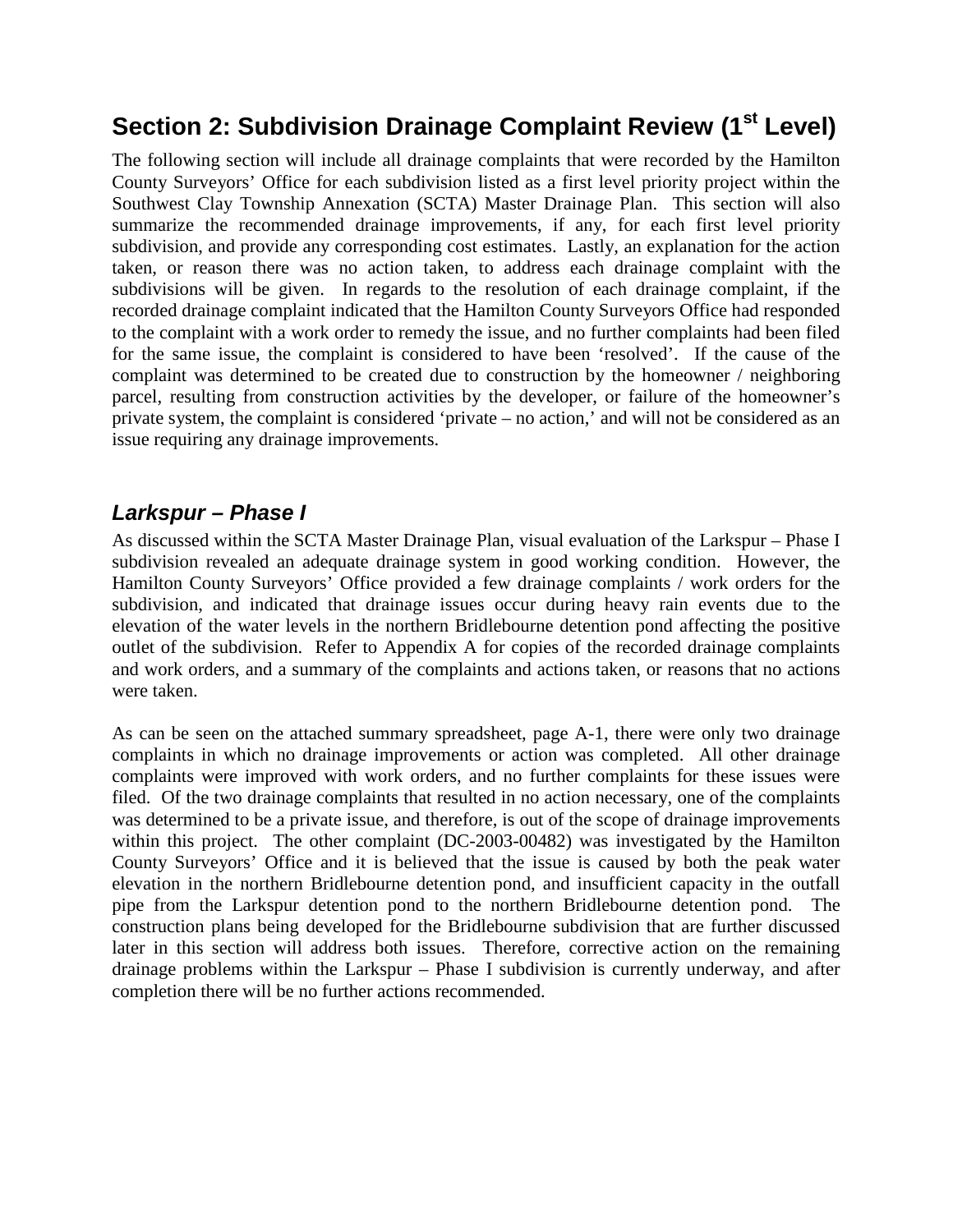#### *Walnut Creek Woods*

As discussed within the SCTA Master Drainage Plan, visual evaluation of the Walnut Creek Woods subdivision revealed an aged drainage system in fair working condition. The existing storm sewer appears to consist of old block inlet structures that may allow infiltration. The Hamilton County Surveyors' Office provided multiple drainage complaints / work orders for the subdivision, and indicated that occasional drainage issues occur within the cul-de-sac and subdivision streets during heavy rain events, which is believed to be due to periodic blocking of the outlet pipe from the subdivision. During multiple visual site evaluations, it was discovered that, even in dry conditions, the outlet structure of the northern detention pond was always active. This suggests a possible detention storage capacity issue within the detention ponds. If there is a detention storage capacity issue, this could contribute to the aforementioned flooding that has been experienced within the subdivision's cul-de-sac and streets. Refer to Appendix B for copies of the recorded drainage complaints and work orders, and a summary of the complaints and actions taken, or reasons that no actions were taken.

As can be seen on the attached summary spreadsheet, page B-1, action has been taken on all of the recorded drainage complaints except for one (DC-2009-00016). A site visit was completed for this issue by the Hamilton County Surveyors' Office; however, there were no ponding/drainage issues apparent during the site visit, and no additional complaints have been filed for this issue. Therefore, it has been concluded that complaints generated from this neighborhood have been resolved, and no further action is required for this issue. In regards to the possible detention storage capacity issues, interviews of the impacted parcel owners were completed during the process of determining a possible course of action. Refer to Appendix B-64 for a copy of the Walnut Creek Woods drainage report that further investigates the storage capacity issue. As can be seen within the report, it was determined that the current residents did not believe there to be any drainage issues within the subdivision. The only drainage complaint that was noted during the investigation was a temporary, localized flooding issue that occurred approximately 6 years ago. Outside of this issue, all other issues are considered to be minor, and are typically due to lack of maintenance or obstruction of the pond outlets. It has been determined that these issues have been resolved with routine maintenance efforts, and therefore, the residents would be opposed to any construction projects impacting private property within the subdivision. Therefore, corrective action on drainage problems within the Walnut Creek Woods subdivision is considered to be complete, and no further action is recommended at this time.

#### *Kings Mill*

As discussed within the SCTA Master Drainage Plan, visual evaluation of the Kings Mill subdivision revealed an adequate drainage system with a detention facility in good working condition. The Hamilton County Surveyors' Office provided multiple drainage complaints / work orders for the subdivision, and indicated that the major drainage issue is rear yard flooding at the west side of the subdivision due to periodic clogging at the end section of the bypass system for offsite flow through the development. Refer to Appendix C for copies of the recorded drainage complaints and work orders, and a summary of the complaints and actions taken, or reasons that no actions were taken.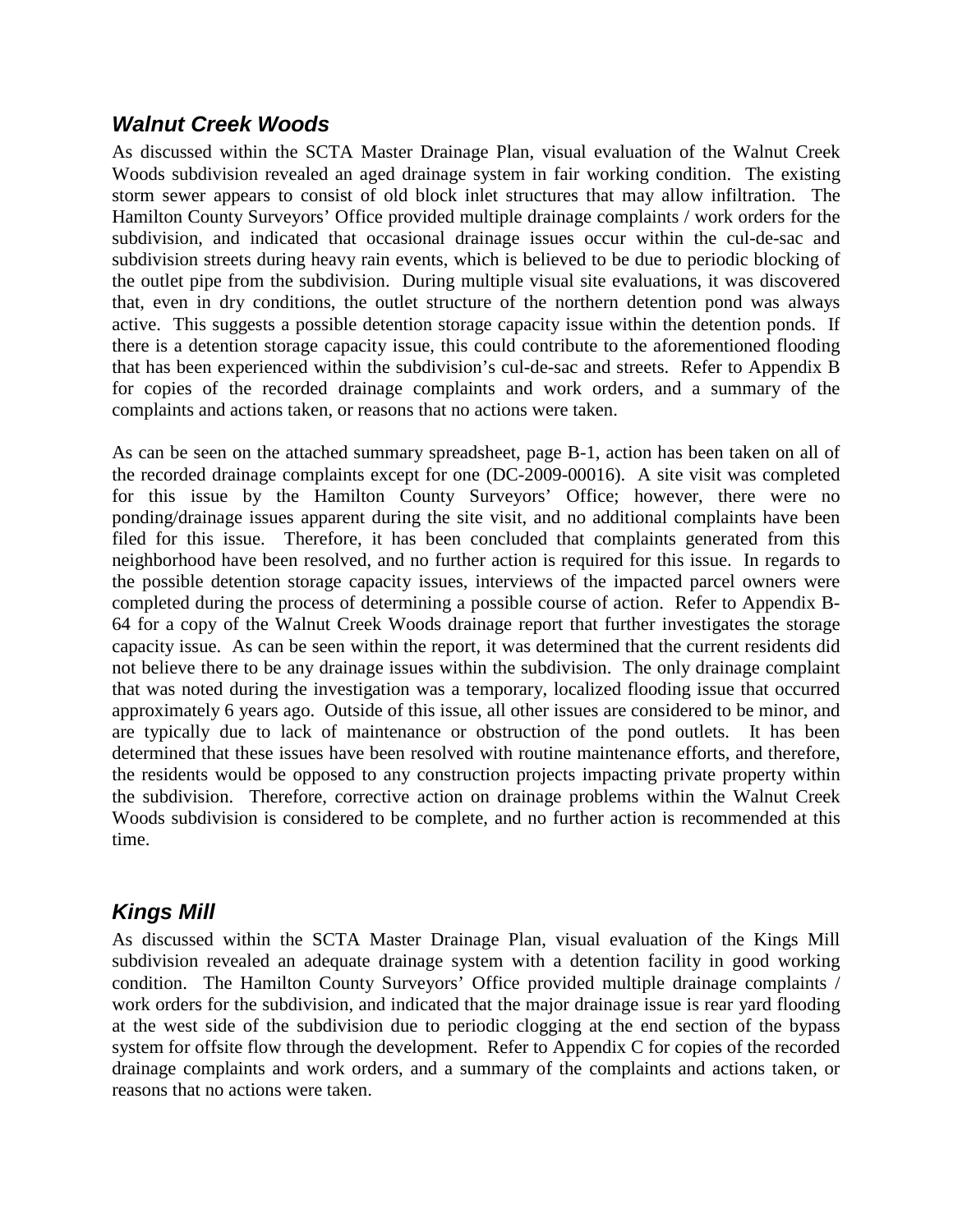As can be seen on the attached summary spreadsheet, page C-1, action has been taken on all of the recorded drainage complaints that are considered not to be private resident or homeowner association responsibility. A site visit was completed to re-visit the drainage complaint concerning the clogging of the bypass system end section (DC-2002-00180). The site visit was completed during a heavy flow period; however, no drainage issues were identified during the site visit. Also, conversations took place with the current resident of the adjoining parcel, and it was indicated by the resident that they have not experienced any drainage issues in regards to the bypass system. Refer to Appendix C-71 for a copy of the Kings Mill drainage report that further investigates the bypass system drainage issue, and provides a recommendation for the action required to improve this issue. As can be seen within the report, due to the current Bridlebourne drainage improvements project and testimony from the current resident indicating that there are no drainage issues associated with the bypass system, it is recommended that no action is to be taken at this time. Therefore, corrective action on drainage problems within the Kings Mill subdivision is considered to be complete, and no further action is recommended at this time.

#### *Bridlebourne*

As discussed within the SCTA Master Drainage Plan, visual evaluation of the Bridlebourne subdivision revealed several miscellaneous areas of water ponding within the streets during heavy rain events due to possible pavement subgrade failure, and thus, affecting drainage conveyance to existing inlets. The Hamilton County Surveyors' Office provided several drainage complaints / work orders for the subdivision, and indicated that the major drainage issue is believed to be the closeness in elevation of the peak 100-year flood elevation to the existing finished floor and street elevations. As discussed above, it is also believed that the major drainage concern for the Larkspur – Phase I subdivision is also caused by the staged storage elevations of the Bridlebourne detention ponds. Refer to Appendix D for copies of the recorded drainage complaints and work orders, and a summary of the complaints and actions taken, or reasons that no actions were taken.

As can be seen on the attached summary spreadsheet, page D-1, action has been taken on all of the recorded drainage complaints that are considered not to be private resident or homeowner association responsibility. It was indicated by the Hamilton County Surveyors' Office that they have been investigating the detention system concerns within the development, and a proposed improvement plan has been created. The proposed plan will include lowering the elevation of the peak 100-year storm storage of the northern detention pond, as well as, completing outlet work downstream of the southern detention pond. Construction plans for the proposed drainage improvements to the Bridlebourne subdivision are currently being developed for the Hamilton County Surveyors' Office. Overall, the proposed Bridlebourne improvements will include expansion of the northern detention pond storage area north of the existing pond, correction of the existing emergency spillway and pond outfall, and up-sizing the existing pipe from the Larkspur – Phase I detention pond to the northern Bridlebourne pond. It has been indicated by the City of Carmel that the proposed improvements will likely be constructed in the spring of 2013. The completion of the project was delayed considerably in order to allow intensive neighborhood involvement in determining the final fix. Therefore, corrective action on drainage problems within the Bridlebourne subdivision is currently underway, and after completion there will be no further actions recommended.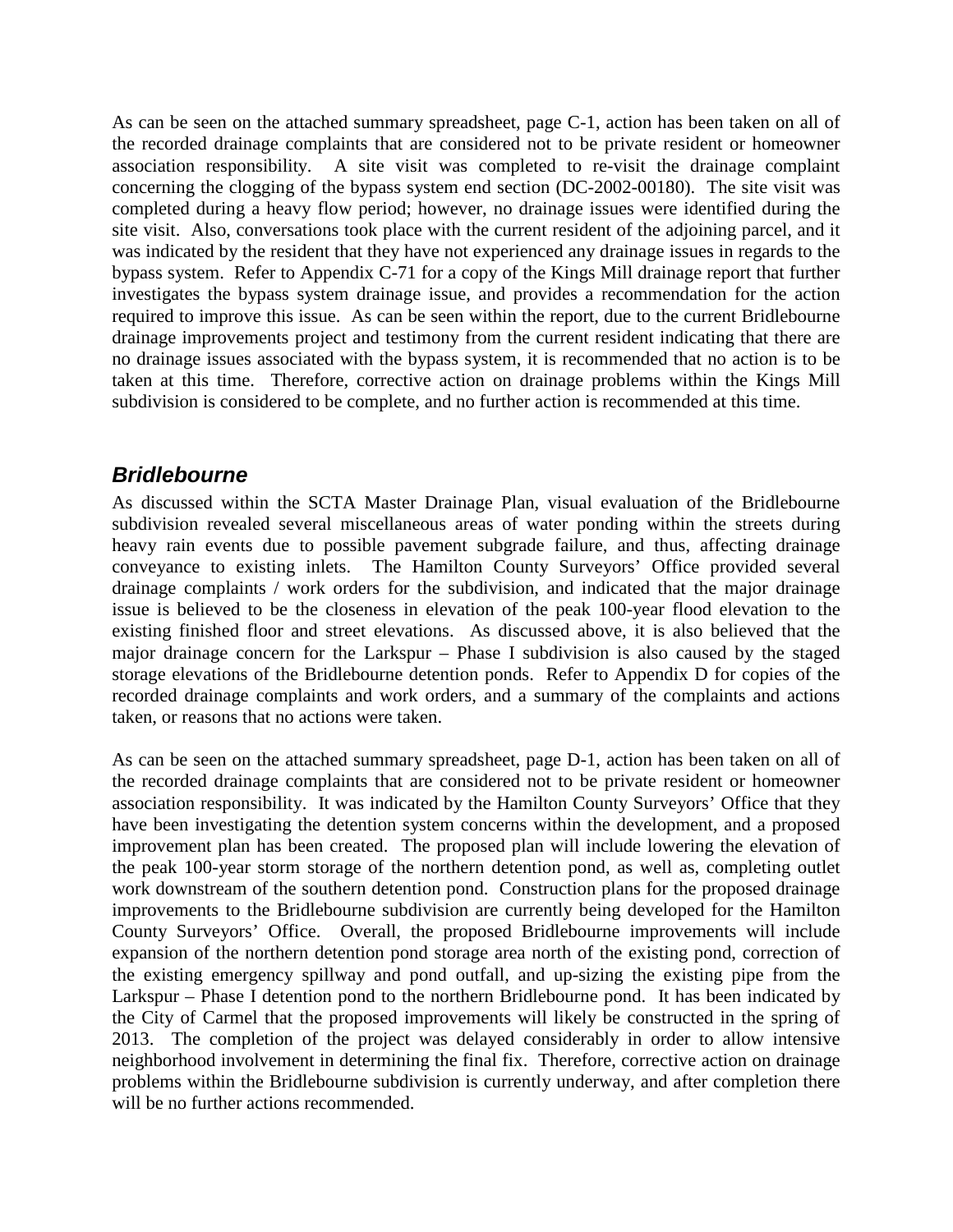#### *Windemere*

As discussed within the SCTA Master Drainage Plan, visual evaluation of the Windemere subdivision revealed an adequate drainage system in fair working condition. The Hamilton County Surveyors' Office provided multiple drainage complaints / work orders for the subdivision, and indicated that the major drainage issues are due to blocking of the development's outlet structure, insufficient pipe and grate capacity of the outlet structure on the south side of 106<sup>th</sup> Street, and a block wall being located within the pond's emergency spillway. Refer to Appendix E for copies of the recorded drainage complaints and work orders, and a summary of the complaints and actions taken, or reasons that no actions were taken.

As can be seen on the attached summary spreadsheet, page E-1, action has been taken on all of the recorded drainage complaints that are considered not to be private resident or homeowner association responsibility. A site visit was completed to further investigate the concern of the detention outlet system becoming periodically clogged. It was observed that work has previously been completed on the grate of the outlet structure, as additional open area has been provided by cutting larger openings into the casting. Clogging of the outlet structure grate is considered to be a private maintenance issue, and outside the scope of drainage correction by the City of Carmel. It was also determined that there are concerns that the pipe capacity of the existing 106<sup>th</sup> Street twin culverts and inlet's grate capacity is insufficient to convey the Windemere drainage in flood events. It is believed that these insufficient capacities have caused previous overtopping events of 106<sup>th</sup> Street. To improve these issues, a proposed improvement plan was designed and construction was completed in April 2011. A new culvert with increased capacity was installed across  $106<sup>th</sup>$  Street to address the pipe capacity issue, the existing outlet structure was removed and end sections were installed to resolve the grate capacity issue, and riprap was installed for surface stabilization and to prevent erosion by the high flows that are conveyed from the Windemere detention pond in large rain events. Refer to the enclosed plans within Appendix E for a copy of the proposed drainage improvements plans for the Windemere development. Through site investigations and coordination with the Hamilton County Surveyors' Office it was determined that the Windemere HOA has already removed a portion of the existing block wall to provide conveyance of the pond's emergency spillway. Therefore, corrective action on drainage problems within the Windemere subdivision is considered to be complete, and no further action is recommended at this time.

Since the completion of the aforementioned  $106<sup>th</sup>$  Street culvert upsizing project, the Windemere HOA has provided additional comments concerning critical storm storage elevations within the large, northern detention pond. According to a resident within the subdivision, the emergency spillway is frequently active and water elevations within the pond have periodically approached the existing top of bank elevation and rear yards at the northeast corner of the pond. Investigation of this issue is currently being completed by the City of Carmel Engineering Department. Coordination with the Windemere HOA and the Hamilton County Surveyors' Office will be ongoing as the investigation progresses.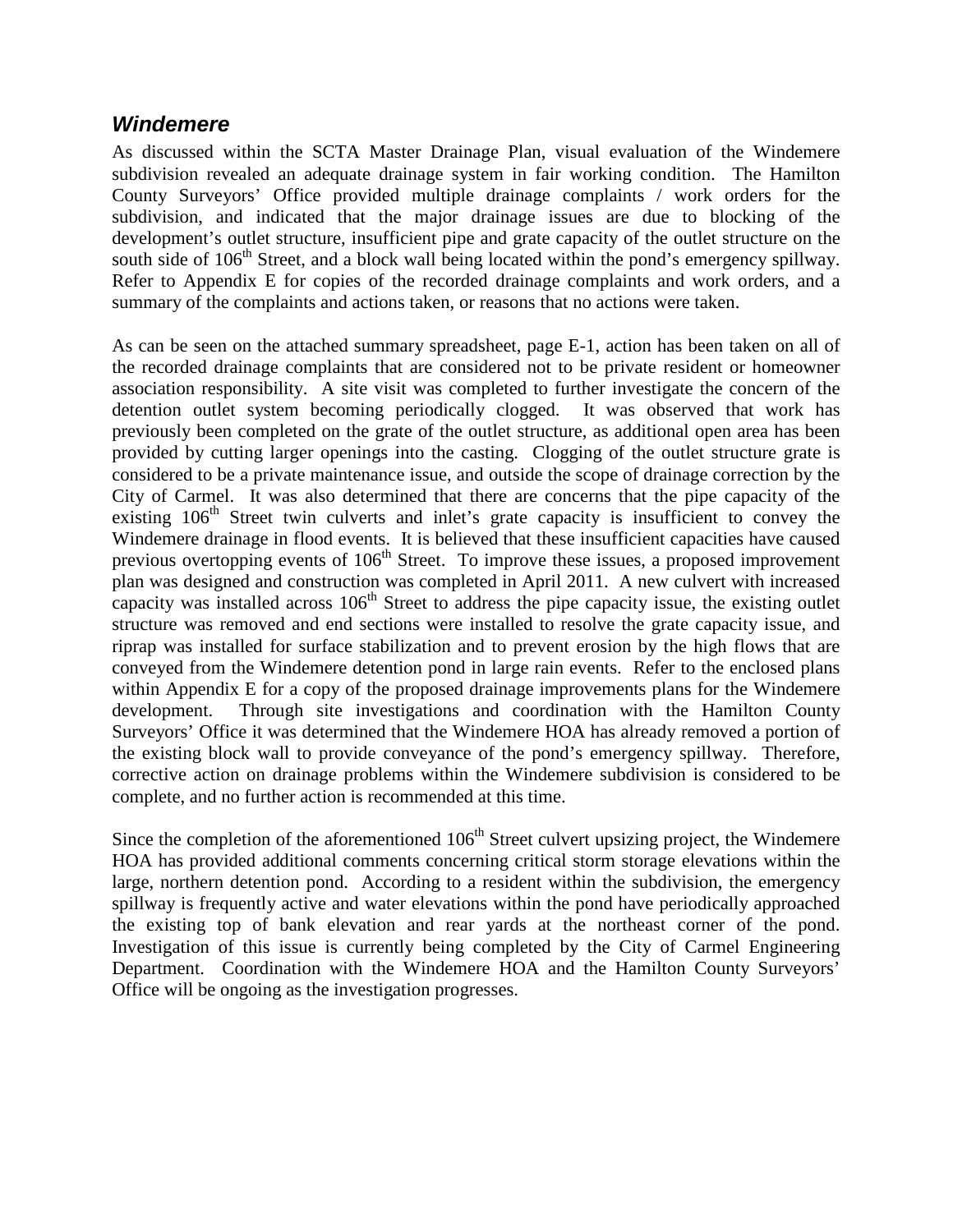#### *Crooked Stick Estates*

As discussed within the SCTA Master Drainage Plan, visual evaluation of the Crooked Stick Estates subdivision revealed an adequate drainage system with several areas of miscellaneous ponding. The Hamilton County Surveyors' Office provided two recorded drainage complaints for the subdivision, and indicated that the majority of the drainage issues that have been noticed or investigated are caused by erosion control issues. The surveyor's office also indicated that there were previous complaints of pipe failures along the west side of Ditch Road, south of Crooked Stick Lane. And finally, the surveyor's office had also indicated that they have completed plans for drainage improvements along Prestwick Lane and Prestwick Circle to resolve drainage issues related to critical pond elevations during heavy rain events. The proposed design includes the installation of a new outlet system to redirect the outfall from the existing detention pond to the north. Currently, the existing pond has two (2) submerged outlet pipes that cause the pond to back up during rain events. As the surface level in the pond increases, water is backed up into the upstream storm sewer system and side yard swales. Discharging the outfall to the north to Clay Creek allows improved discharge, and will lower the flood elevations within the pond, and therefore, improves the backing up of water into the upstream storm sewer and side yard swales. The Hamilton County Surveyor's Office and the City of Carmel Engineering Department indicated that the plans had received approval, and funds for the project were set in place, when resident remonstration placed the project on hold. The resident at 1514 Prestwick Circle filed suit against the Hamilton County Drainage Board, and the result was that the designed improvements will not be implemented. As an alternative, the Hamilton County Surveyors' Office is currently purposing to install a pump to re-route the outfall north. Christopher B. Burke Engineering is investigating this alternative, and will be compiling a feasibility report and cost estimate for the proposed project.

Refer to Appendix F for copies of the recorded drainage complaints, and a summary of the complaints and actions taken, or reasons that no actions were taken. As can be seen on the attached summary spreadsheet, page F-1, it has been determined that the recorded drainage complaints are either private resident / HOA issues, or issues that have been investigated and no additional complaints have been filed. Therefore, in regards to recorded drainage complaints, all issues should be considered private resident or homeowner association responsibility, and no additional actions on these issues are necessary. Subsequent drainage evaluations were additional actions on these issues are necessary. completed following rain events, and it was determined that the miscellaneous ponding concerns indicated above are minor, isolated issues that do not create significant safety concerns. Therefore, corrective action on drainage problems within the Crooked Stick Estates subdivision, with the exception of any efforts that the Hamilton County Surveyors' Office may determine necessary, is considered to be complete and no further action is recommended at this time.

#### *Crooked Stick West*

As discussed within the SCTA Master Drainage Plan, visual evaluation of the Crooked Stick West subdivision revealed a drainage system with several issues. It was noted that there was an area of ponding at the intersection of Towne Road and Firestone Lane, and there were a few culverts in deteriorating condition. The Hamilton County Surveyors' Office provided several drainage complaints / work orders for the subdivision, and indicated that the majority of drainage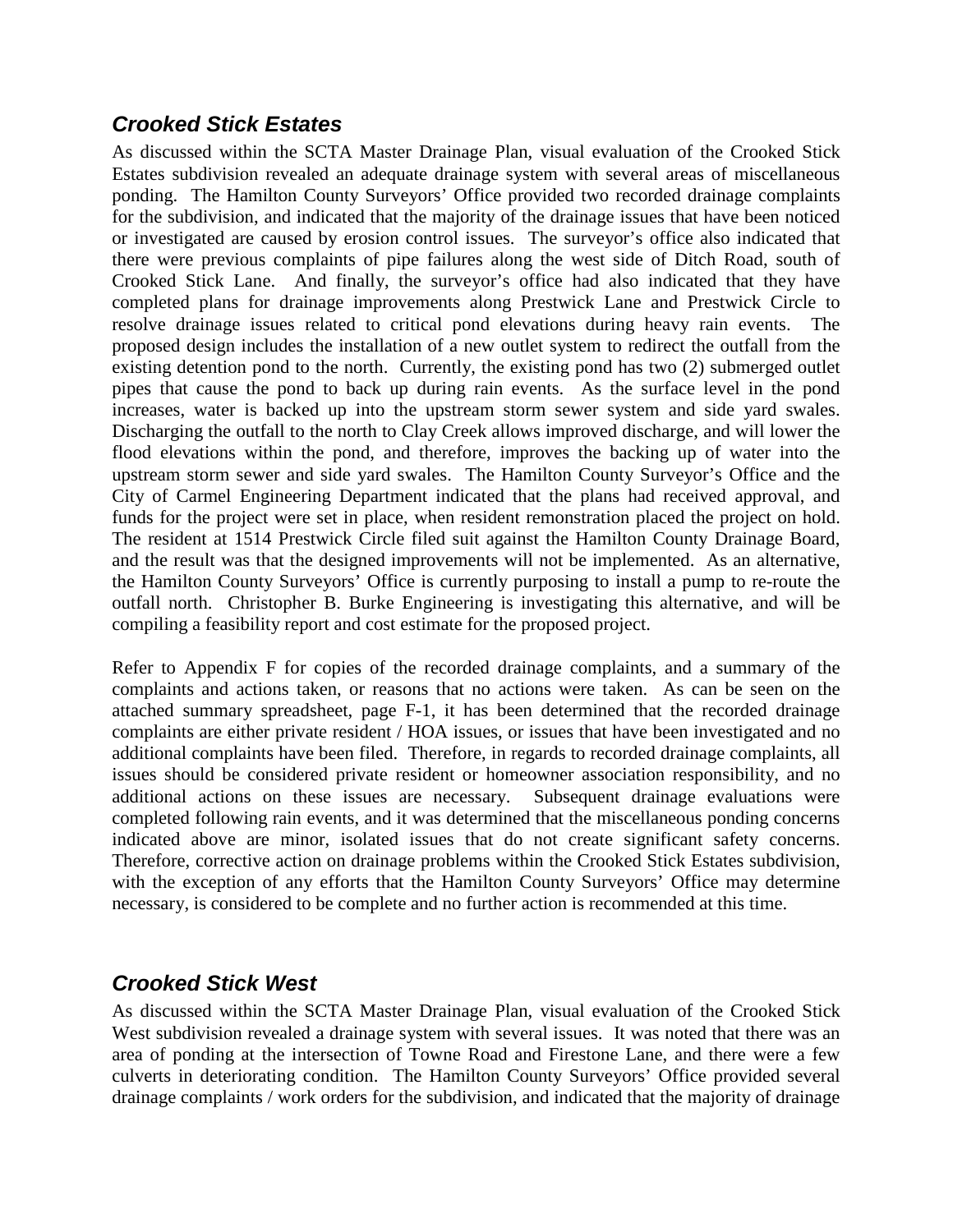issues and complaints are due to erosion control issues. They also indicated that there have been issues with the culvert crossing Greenbrier Drive east of Towne Road. Refer to Appendix G for copies of the recorded drainage complaints and work orders, and a summary of the complaints and actions taken, or reasons that no actions were taken.

As can be seen on the attached summary spreadsheet, page G-1, action has been taken, or will be taken, on all complaints that are not considered private / erosion issues. The visual evaluation of the subdivision identified that the Greenbrier Drive culvert crossing was in poor condition, and has caused the reported path sinkholes and pavement failures. To fix the sinkholes / failures and improve the drainage within the subdivision, the Greenbrier Drive culvert replacement project was designed and constructed in May 2011. Refer to the enclosed plans within Appendix G for a copy of the proposed culvert replacement plans for Greenbrier Drive. A site visit was completed to further investigate the inlet structure / pipe concerns on Burning Tree Lane as documented in the recorded drainage complaints (DC-2006-00359 / DC-2006-00388), and the flooding concern at the intersection of Towne Road and Firestone Lane. It was observed that both curb inlet structures appeared to be old, block constructed, "dog-house" structures in poor condition. The pipes have fairly small openings cut into the top of the pipes to convey the drainage collected by the curb inlets, and the area of these openings may be easily obstructed by leaves, grass clippings, and other debris. It was also determined that the existing inlet grates have minimal open areas that can also be easily blocked / obstructed. It is anticipated that the recorded ponding issues can be fixed by the removal and replacement of these curb inlet structures, along with the street crossing pipe to the downstream manhole, and new castings with increased open areas being installed on the new curb inlets. It was also observed that the area of ponding within the curb line on the north side of Firestone Lane at Towne Road is believed to be due to previous asphalt overlays. It is anticipated that this area can be corrected by surface milling the existing asphalt pavement, and resurfacing this area to achieve positive drainage. It has been determined that both of these issues are classified as maintenance issues that will be corrected by ongoing maintenance efforts by either the City of Carmel or Hamilton County street / highway departments. Therefore, corrective action on drainage problems within the Crooked Stick West subdivision is considered to be complete, and no further action is recommended at this time.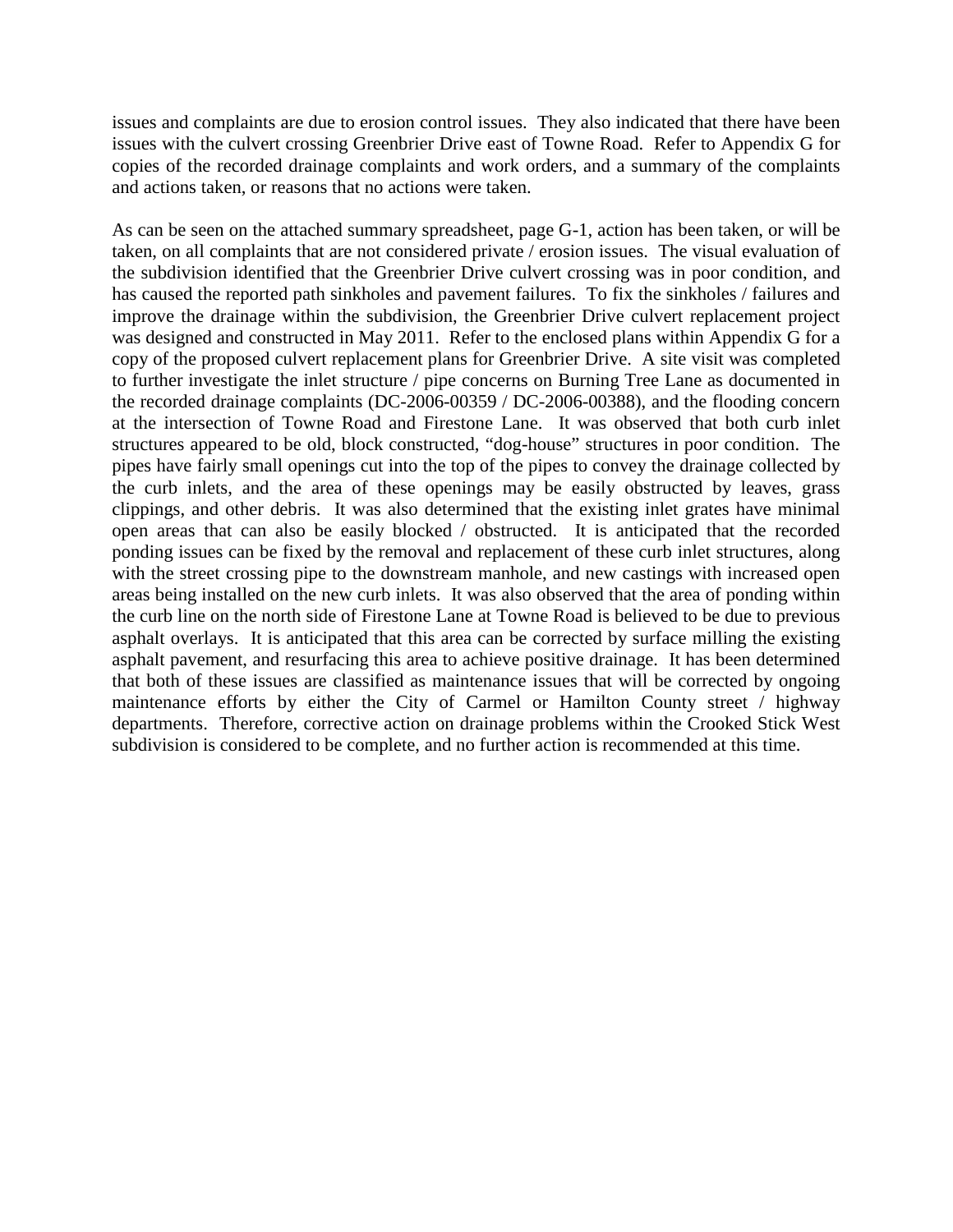## **Section 3: Subdivision Drainage Complaint Review (2nd/3rd Level)**

The following section will include all drainage complaints that were recorded by the Hamilton County Surveyors' Office for each subdivision listed as a second or third level priority project within the Southwest Clay Township Annexation (SCTA) Master Drainage Plan. This section will also summarize the recommended drainage improvements, if any, for each second and third level priority subdivision, and provide any corresponding cost estimates. Lastly, an explanation for the action taken, or reason there was no action taken, to address each drainage complaint with the subdivisions will be given. In regards to the resolution of each drainage complaint, if the recorded drainage complaint indicated that the Hamilton County Surveyors Office had responded to the complaint with a work order to remedy the issue, and no further complaints had been filed for the same issue, the complaint is considered to have been 'resolved'. If the cause of the complaint was determined to be created due to construction by the homeowner / neighboring parcel, poor construction by the developer, or failure of the homeowner's private system, the complaint is considered 'private – no action,' and will not be considered as an issue requiring any drainage improvements.

#### *Bentley Plat*

As discussed within the SCTA Master Drainage Plan, the Bentley Plat subdivision is a minor subdivision with a drainage system consisting of sheet flow, swales and pipe culverts. It was noted within the report that the visual evaluation of the subdivision's drainage system revealed only one drainage concern, a small amount of standing water at the north side of the subdivision. After further investigation of the issue and conversations with the Hamilton County Surveyor's Office, it was discovered that this area of standing water is actually located along the north property line of the northern adjoiner. Therefore, it has been discovered that the issue is located on private property, outside of the Bentley Plat subdivision. The surveyor's office indicated that there are no drainage complaints on file for the subdivision, and that any known drainage issues within the subdivision have been corrected. The surveyor's office also indicated that the Bentley Plat property is a single property owner that was only platted as a subdivision to split off a single lot. The lot split was intended to allow for the development of one additional single-family lot; however, this currently has not been completed. Further, due to the size and nature of the subdivision platting, it was exempt from any drainage improvements during the approval process.

It is indicated in the SCTA Master Drainage Plan that the scope of all corrective actions evaluated and recommended within this project shall be limited to existing subdivisions and thoroughfares in the annexation territory. It is out of the scope of the SCTA Master Drainage Plan to complete drainage improvements on private property outside of platted subdivisions that will solely benefit one property owner. Therefore, as the only drainage issue that is noted within the SCTA Master Drainage Plan for the Bentley Plat subdivision is located outside of any subdivision, and improvements in this area would solely benefit one private property owner, this issue is determined to be outside of the scope of the required drainage corrections by the SW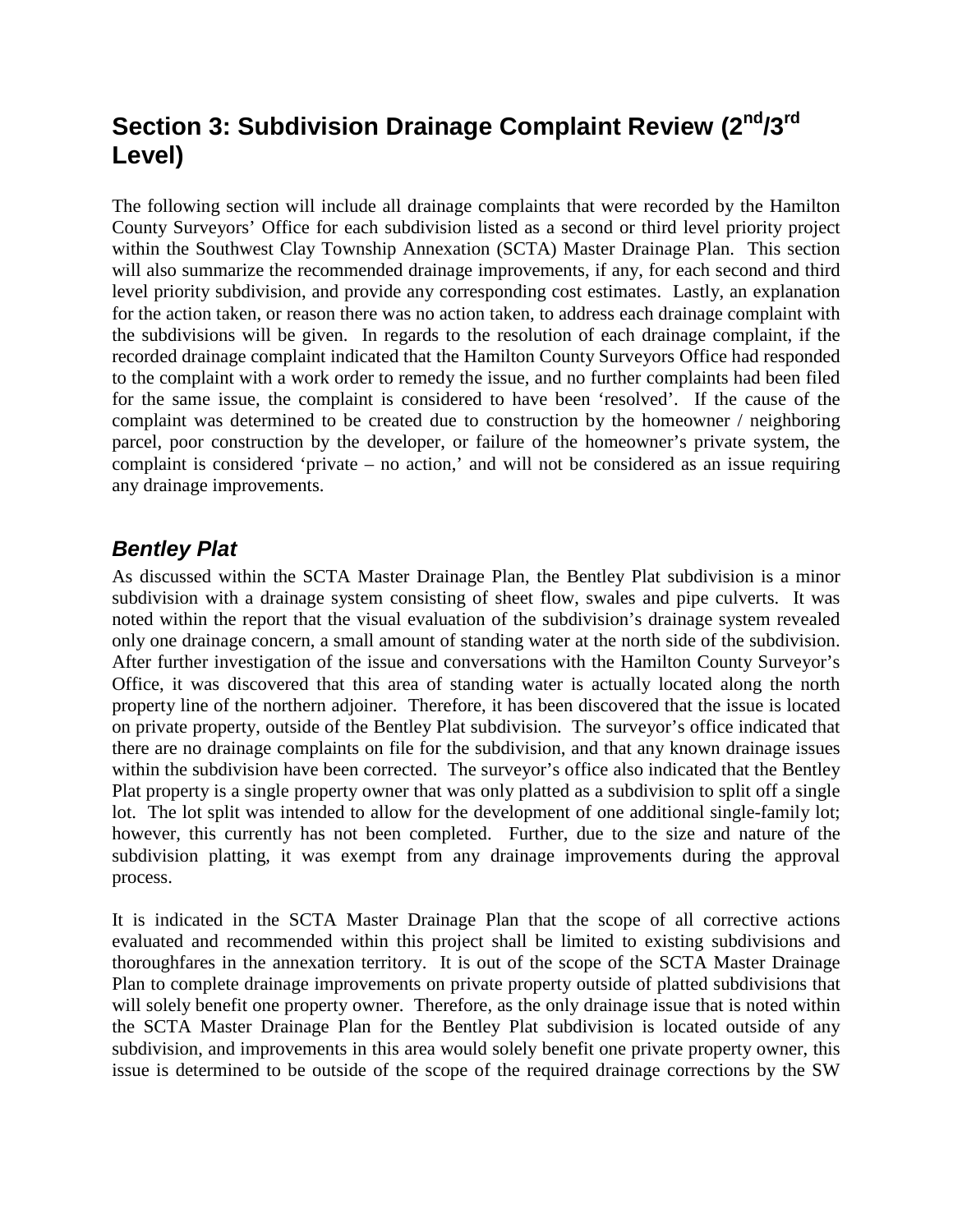Clay annexation agreement. Consequently, no corrective actions are recommended to be completed for the Bentley Plat subdivision.

#### *Brandywine*

As discussed within the SCTA Master Drainage Plan, visual evaluation of the Brandywine subdivision revealed multiple areas of minor water ponding within the street cub lines, which appears to be caused by multiple overlays affecting the conveyance of stormwater within the curb lines. The visual evaluation also revealed a larger issue of significant siltation of the culverts at Shelborne Court and Shelborne Road, greatly reducing the capacity of the existing pipes. The Hamilton County Surveyors' Office provided several drainage complaints for the subdivision, and indicated that overall drainage improvements for the subdivision have been designed. Phase 1 improvements have been implemented; however, Phase 2 improvements are currently designed and ready to be constructed, but on hold due to a concern over the funding for the project. It was also indicated by the surveyor's office that all recorded drainage complaints were filed prior to the implementation of the Phase 1 improvements, and no new complaints have been filed since the completion. Refer to Appendix H for copies of the recorded drainage complaints, and a summary of the complaints and actions taken, or reasons that no actions were taken.

As can be seen on the attached summary spreadsheet, page H-1, at the time all of the drainage complaints were filed, the subdivision was considered a non-regulated subdivision and all complaints were classified as private issues. However, the proposed improvements designed by Hamilton County, included in Appendix H, are anticipated to directly provide corrective action for all recorded drainage complaints, except the latest complaint (DC-2003-00131). The proposed improvements including: ditch dredging and re-grading, subsurface drainage repair and upsizing, and new storm pipe and structures are expected to improve all other recorded drainage issues. The drainage complaint (DC-2003-00131) concerns the blockage of the homeowner's private geothermal line, and while the proposed improvements that are adjacent to the property will improve the subsurface drainage system that appears to accept the private line, it is expected that the private homeowner has completed, or will need to complete, additional work on the private side of the line to improve the issue. As indicated by the Hamilton County Surveyor's Office, no additional drainage complaints have been filed since Phase 1 of the improvements was completed. In regards to the visual issues noted in the SCTA Master Drainage Plan, the proposed improvements also includes the installation of new drive culverts under Shelborne Court at Shelborne Road and downstream swale improvements, improving the most significant drainage issue revealed during the visual evaluation of the subdivision. Also, after a subsequent drainage evaluation following a rain event, it was determined that the minor water ponding concerns indicated above are isolated issues that do not create significant safety concerns, and in turn, do not require any correction actions. Therefore, the remaining drainage improvements to be completed within the Brandywine subdivision prior to the July 27, 2014  $2^{nd}/3^{rd}$  level priority deadline includes only the designed Phase 2 improvements.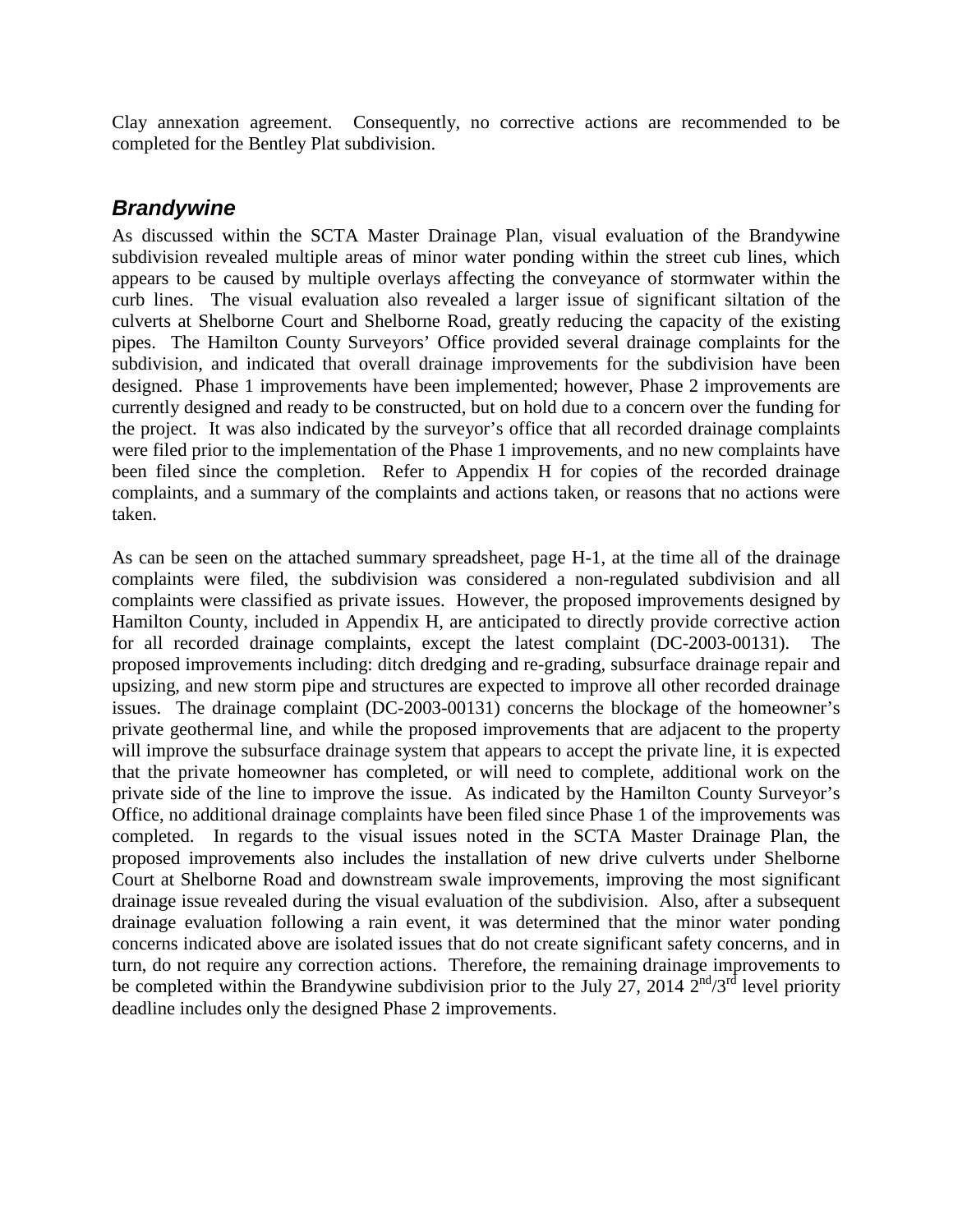#### *North Augusta*

As discussed within the SCTA Master Drainage Plan, visual evaluation of the North Augusta mixed use development revealed an aged, inadequate drainage system in overall poor working condition. It was indicated within the SCTA Master Drainage Plan that visual evidence of silted in and collapsed pipe culverts, rusted CMP culverts, broken headwalls, pipe issues cause by minimal pipe cover, poorly graded swales, unmaintained swales, and failing pavement subgrade was encountered during the site visits. The Hamilton County Surveyors' Office provided drainage complaints for the subdivision. Refer to Appendix I for copies of the recorded drainage complaints, and a summary of the complaints and actions taken, or reasons that no actions were taken. The surveyor's office also indicated that recently completed projects (Commerce Drive road project and regulated drain installation at north boundary of subdivision) have helped to improve drainage outlets for the subdivision. As the subdivision is aged, and some of the existing houses are declining, redevelopment is beginning to occur.

As can be seen on the attached summary spreadsheet, page I-1, there were only three drainage complaints in which no drainage improvements or action was completed by Hamilton County. The other drainage complaints were improved by construction projects, and no further complaints for these issues were filed. All three of the drainage complaints that resulted in no action necessary by the Hamilton County Surveyor's Office were determined to be private issues, and therefore, are out of the scope of drainage improvements within this project. It is also identified in the summary spreadsheet that one of the private issues (DC-2002-00036) was improved by the adjoining developer that created the issue. No further complaints for the private issues have been filed. Therefore, in regards to existing drainage complaints that were filed for the North Augusta subdivision, all necessary actions have been taken on these issues and no further actions will be required to be completed prior to the July 27, 2014  $2<sup>nd</sup>$  level priority completion date. However, due to the deteriorating condition of the subdivision's drainage infrastructure, it is recommended that further drainage investigation be completed on the overall condition of the infrastructure prior to the July 27, 2014 deadline. Dependent upon the findings of the additional evaluation, drainage improvement efforts for the subdivision may be recommended. Plans and cost estimates will be completed if necessary when the additional drainage evaluation is concluded.

#### *Townes at Weston Pointe*

As discussed within the SCTA Master Drainage Plan, visual evaluation of the Townes at Weston Pointe subdivision revealed miscellaneous areas of water ponding within the intersection of Lemongrass Drive and Much Marcle Drive during heavy rain events, and areas of standing water in the swales behind the condos facing Lemongrass Drive and Much Marcle Drive. The Hamilton County Surveyors' Office provided one drainage complaint for the subdivision, and indicated that the only known drainage issue is standing water in the rear yard areas behind the condos. Review of the subdivision development plan revealed that the swales were designed to be graded at a 1.0% minimum slope with no underdrain pipe. While this is in accordance with Hamilton County standards, it is anticipated that the swales were constructed below the indicated minimum slope; therefore, reducing flow capacity and velocity, and causing sediment accumulation and standing water in the swales. Refer to Appendix J for a copy of the recorded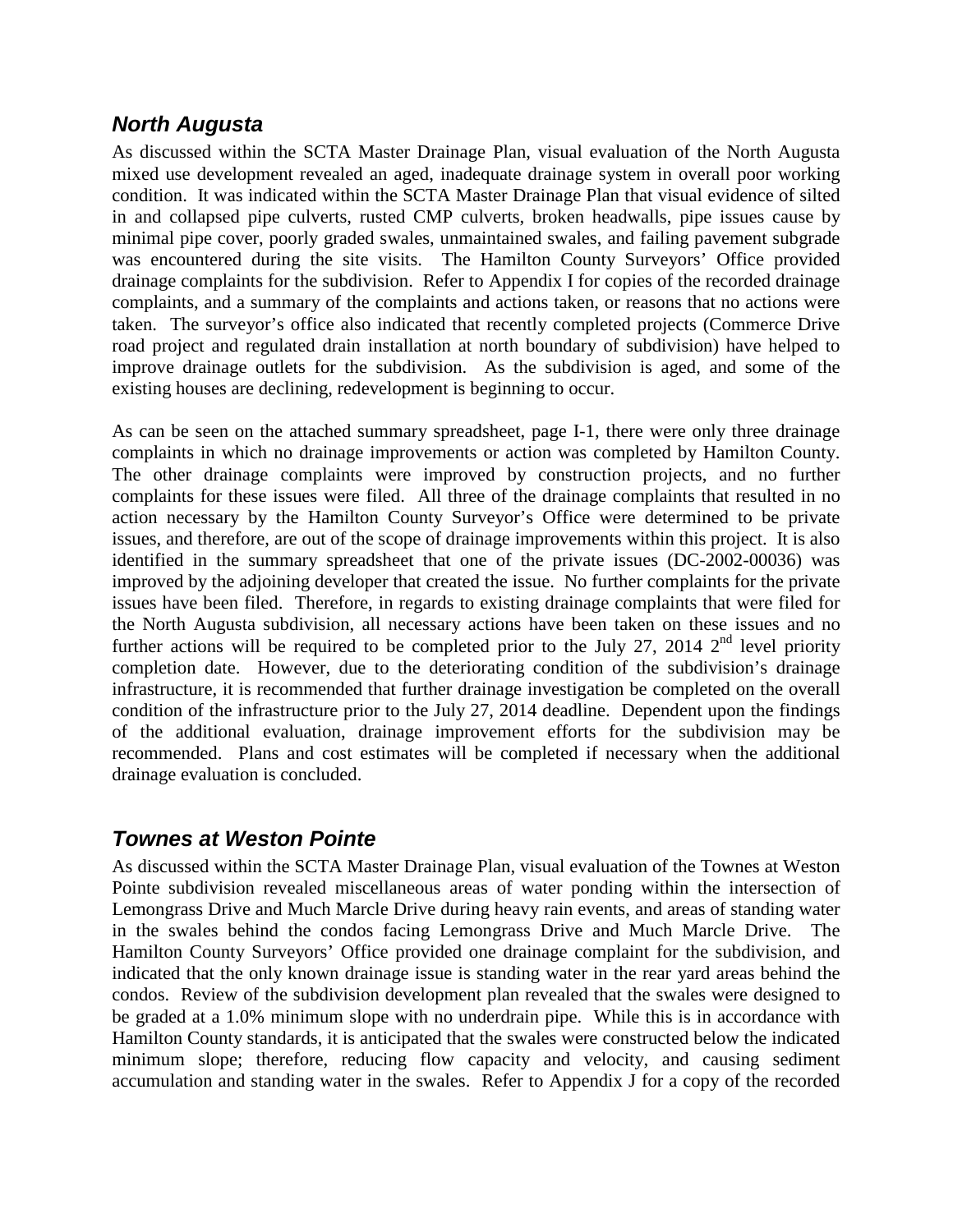drainage complaints, and a summary of the complaint and action taken, or reasons that no action was taken.

As can be seen on the attached summary spreadsheet, page J-1, no action has been taken on the recorded drainage complaint. There are no regulated drains within the limits of the swales; therefore, the complaint was classified as a private issue with no action necessary by the Hamilton County Surveyor's Office. Although it appears that the cause of drainage issue may be due to construction and lack of maintenance on the existing swales, it is anticipated that the installation of the subsurface drainage (SSD) at the bottom of the swales and cleaning of the swales would improve the standing water issue. Utility exploration and topographic survey would be required to determine the feasibility of the SSD installation. In regards to the issue of ponding water at the intersection of Lemongrass Drive and Much Marcle Drive, after further investigation, and due to no complaints being filed by the residents, it is considered that the issue does not present a safety concern to motorists, and therefore, it is recommended that there is no action necessary on this issue. It is recommended that further drainage investigation be completed on the rear yard ponding issue prior to the July 27, 2014  $2<sup>nd</sup>$  level priority deadline. Dependent upon the findings of the topographic survey and utility exploration, detailed drainage improvement efforts for the subdivision will be recommended. Plans and cost estimates will be completed, if necessary, when the additional drainage evaluation is concluded. Any proposed drainage improvements should be implemented by the July 27, 2014 deadline.

#### *Deerfield*

As discussed within the SCTA Master Drainage Plan, visual evaluation of the Deerfield subdivision revealed an aged storm sewer system with several miscellaneous drainage issues. The drainage issues that were visible included the following: several areas of minimal standing water within streets due to asphalt overlays; areas of erosion in side yard swales; and standing water at the northwest corner of Culpepper Drive and Deerfield Circle due to sedimentation blocking flow to a yard inlet. In review of these issues, the erosion control concerns and the standing water at the intersection of Culpepper Drive and Deerfield Circle are both considered to be private erosion control / maintenance issues, and therefore, not requiring any drainage improvements to be completed. Further, the areas of minimal standing water within the subdivision streets due to existing overlays are determined to be minor, isolated issues that do not create a safety issue; consequently, this issue is out of the scope of the project, and will not require any drainage improvements. The Hamilton County Surveyors' Office provided multiple drainage complaints for the subdivision, and indicated that they reconstructed / updated the subdivision's storm sewer system with a regulated drain in 1986. Refer to Appendix K for a copy of the recorded drainage complaints, and a summary of the complaint and action taken, or reasons that no action was taken.

As can be seen on the attached summary spreadsheet, page K-1, action has been taken on all of the recorded drainage complaints that were determined to be the responsibility of Hamilton County. The corrective actions for the drainage complaints that indicate "No Apparent Issue – No Action" consisted of site visits by the Hamilton County Surveyor's Office that uncovered no drainage issues, and no further complaints have been submitted for these areas. Work orders were issued for the complaints that indicate "Resolved – No Action," and no further complaints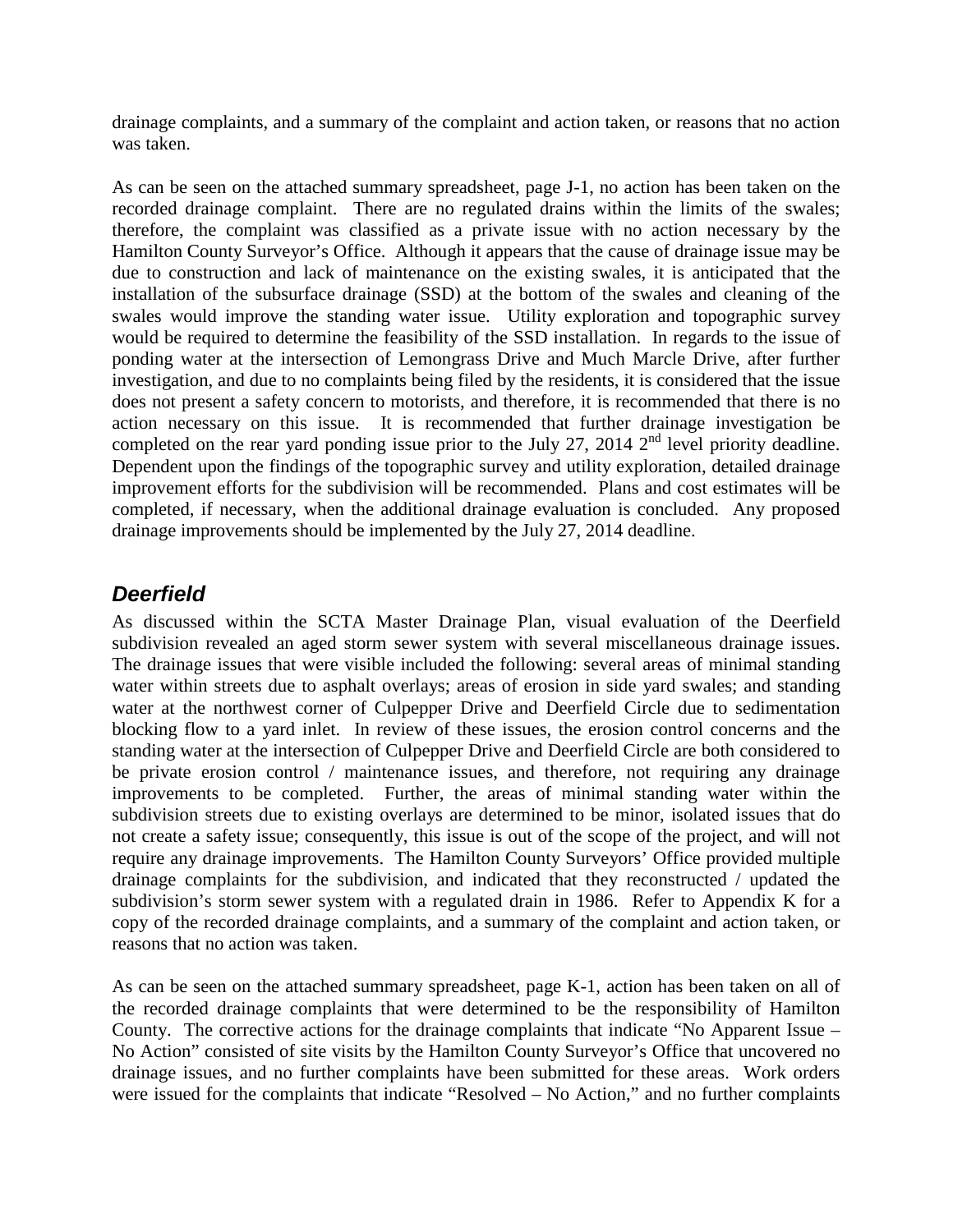have been submitted for these areas. The drainage issue at 9660 Deerfield Mall (DC-2002- 00297) that was determined to be a private issue was due to the drainage issue being an existing condition. The complaint was in regards to stormwater discharging to the property from a culvert crossing 96<sup>th</sup> Street. During a phone conversation with the homeowner at the time that the complaint was filed, it was indicated that it would be the private homeowner's responsibility to re-grade the area of concern and accept flow from the upstream area. It is required by the City of Carmel stormwater ordinance that any stormwater discharge from an upstream watershed across a parcel must be maintained. Therefore, this issue is considered a private property / HOA issue, and in turn, is outside of the scope of the annexation agreement. In addition, on two subsequent drainage evaluations following rain events, it was determined that while there was debris at the outlet of the 96<sup>th</sup> Street culvert crossing and minimal slope across the rear yard swale of 9660 Deerfield Mall, there was no standing water or flooding concerns within the rear yard. Therefore, it should be considered that action has been taken on all necessary known drainage complaints within the Deerfield subdivision, and no further actions are recommended to be completed prior to the July 27, 2014  $2<sup>nd</sup>/3<sup>rd</sup>$  level priority completion date as part of this supplemental report.

#### *Green Tree Country Club Estates*

As discussed within the SCTA Master Drainage Plan, visual evaluation of the Green Tree Country Club Estates subdivision visibly revealed an aged storm sewer system with only one minor drainage issue. This drainage issue consisted of water ponding within the gutter and a portion of the travel lane of Greentree Drive. In the area of concern, Greentree Drive has very minimal longitudinal slope causing water to flow slowly to the existing inlets and eventually pond partially into the travel lanes. During the time of the visual inspection, one travel lane with sufficient width that was clear of ponding was noticed, so this area does not appear to cause a significant safety concern. However, in heavier rain events a greater concern could be created. The Hamilton County Surveyors' Office indicated that there are no recorded drainage complaints on file for the Green Tree subdivision. However, due to the age of the subdivision, and known miscellaneous drainage issues, drainage improvement plans have been created for the subdivision. The proposed project includes new storm sewer pipe, structures and swales on the north side of 96<sup>th</sup> Street across the frontage of the subdivision, new swales throughout the subdivision, and a new subsurface drainage system throughout the subdivision. It was also stated by the surveyor's office that the installation of the proposed improvements was placed on hold due to the preliminary cost estimates.

Review of the proposed Greentree drainage improvement plans revealed that work is currently planned within the portion of Greentree Drive in which standing water was encountered during the visual evaluation of the subdivision. The work along Greentree Drive includes the installation of subsurface drainage under the existing curb line. It is anticipated that the required replacement of new curb along Greentree Drive will provide improved flow within the curb lines of Greentree Drive, and therefore, improve the issue of standing water within Greentree Drive. Refer to a copy of the proposed drainage improvements plan in Appendix L.

Also, as the annexation of Southwest Clay Township by the City of Carmel is now complete, the City of Carmel is to receive all of the subdivision drainage complaints within the township. To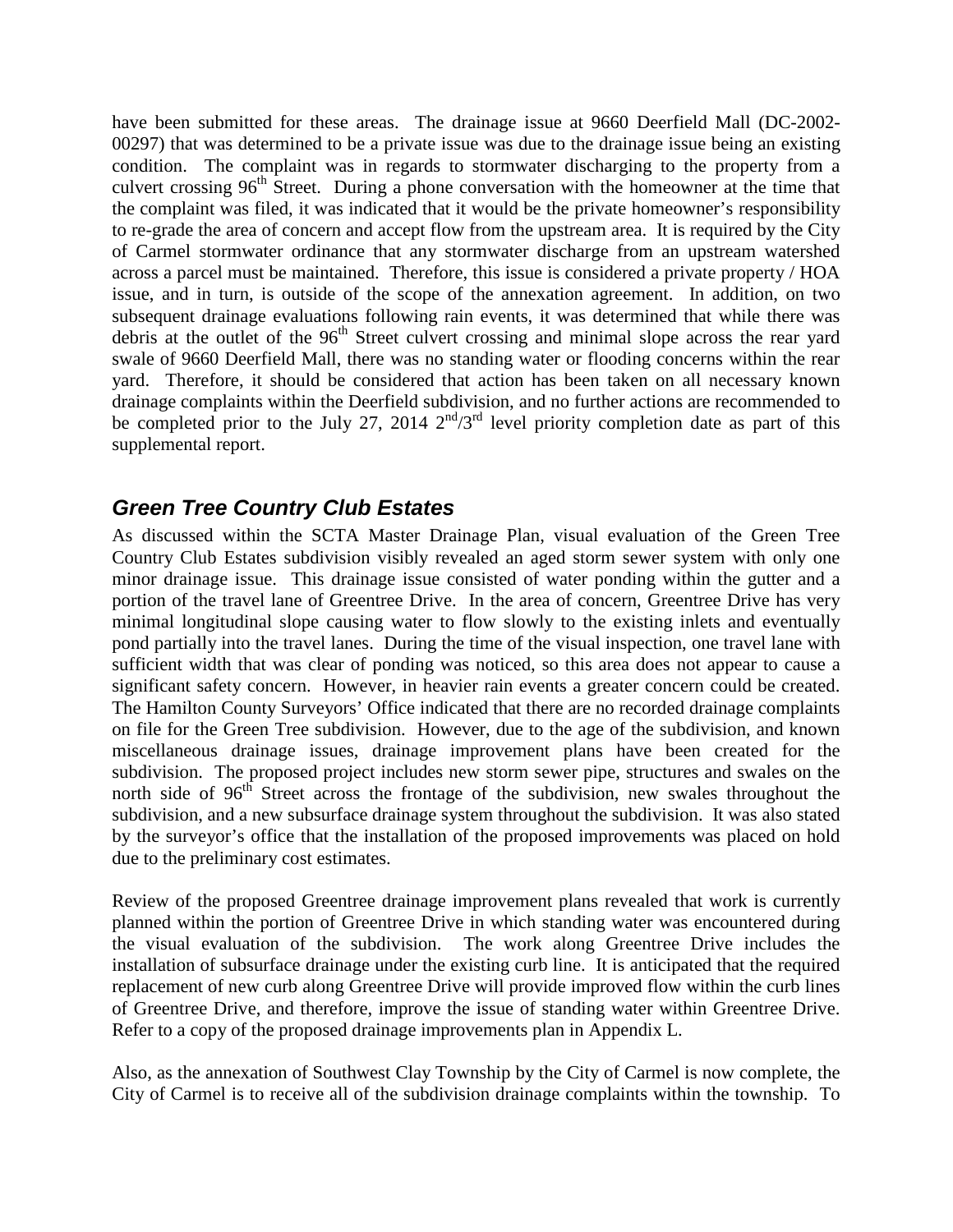date, the City of Carmel has only received one recorded complaint. Refer to Appendix L for a copy of the complaint. The complaint is concerning a ponding issue at 9728 Sycamore Road in the Green Tree Country Club Estates subdivision. This area is outside of the limits of the previously designed drainage improvements included in Appendix L. A copy of the full report that contains findings from the drainage investigation, proposed drainage improvements, evaluations of the proposed actions, and a recommendation of a proposed action plan with an associated cost estimate is also included in Appendix L. As discussed within the attached report, the Southwest Clay Township Annexation Agreement and the SCTA Master Drainage Plan does not include this issue as an area that requires action / improvements prior to the July 27, 2012 deadline. However, due to the nature of the issue and the possible impacts to adjoining parcels, the City of Carmel has already initiated preliminary investigations and coordination with the homeowners. As indicated within the report, additional topographic survey is required prior to the final decision on proposed drainage correction for the Sycamore Road issue. It is anticipated that the proposed improvement plan will include the installation of additional asphalt pavement to drain the existing low area at the end of Sycamore Drive.

As the Greentree subdivision has been indicated as a  $3<sup>rd</sup>$  level priority subdivision, the implementation of the previously designed drainage improvements should be completed prior to the July 27, 2014 2nd/3rd level priority completion date. The City of Carmel Sycamore Road complaint was not included within the original SCTA Master Drainage Plan, and is not required to be completed prior to the July 27, 2014 deadline. After all of the proposed Greentree drainage improvements indicated within this report are implemented, corrective action on all drainage problems within the Greentree subdivision will be considered to be complete, and no further action will be recommended.

#### *Queens Manor*

As discussed within the SCTA Master Drainage Plan, the Queens Manor subdivision employs sheet flow, roadside swales and drive culverts to convey stormwater discharge. Visual evaluation of the subdivision revealed areas of standing water within the roadside swales throughout the development. It is anticipated that these areas of standing water are caused by damaged / blocked subsurface drainage system, poor ditch grading, accumulation of sediment within the flowlines of the swales, or a combination of these factors. The Hamilton County Surveyors' Office provided multiple drainage complaints for the subdivision. The surveyor's office indicated that they have completed multiple maintenance efforts and repairs on the subsurface drainage system, and have also previously removed sediment from a portion of the roadside swales within the subdivision. They also stated that additional subsurface drainage repairs were planned for the subdivision and would be completed as weather and site conditions permit. Refer to Appendix M for a copy of the recorded drainage complaints, and a summary of the complaint and action taken, or reasons that no action was taken.

As can be seen on the attached summary spreadsheet, page M-1, action has been taken on all of the recorded drainage complaints that are considered not to be private resident or homeowner association responsibility. The drainage complaint, in which no action was taken (DC-2003- 00456), was considered to be a private / developer issue as the standing water was created by driveway construction that was not permitted through Hamilton County, as required. As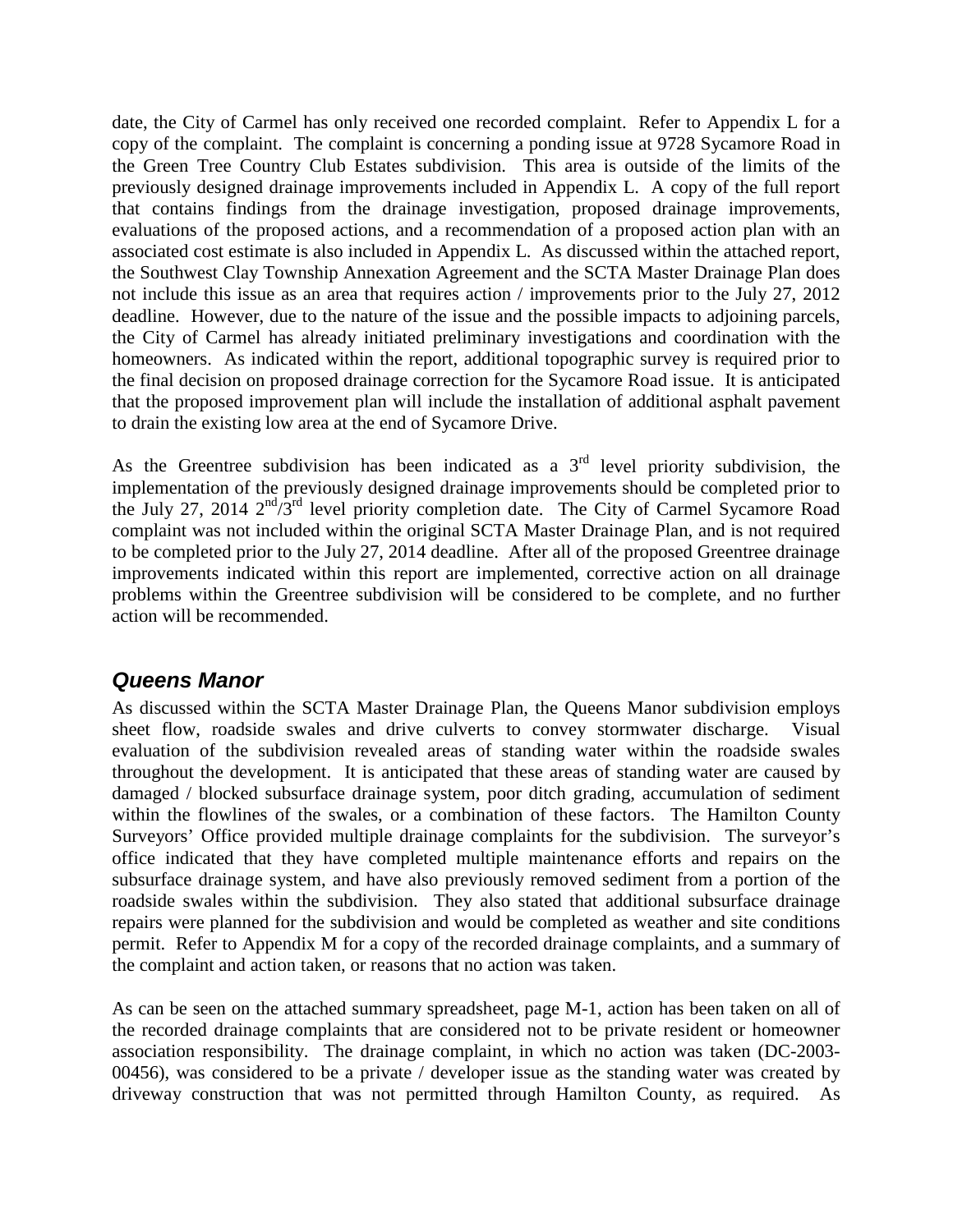indicated on the summary, although no additional action was taken at the time of the complaint, subsequent action was completed in this area due to follow up complaints at the same address. All other complaints were addressed by work orders, or private developer response, and are considered to be resolved. As indicated in follow up conservations with the Hamilton County Surveyor's Office, the additional subsurface drainage repairs were completed in March and September of 2009, and additional work completed in March and April of 2011. These repairs included investigating and repairing / unblocking the subsurface drains at 10755 Royal Drive, and 11033 Queens Way Circle. Therefore, in regards to the recorded drainage complaints that were filed for the Queens Manor subdivision, all necessary actions have been taken on these issues and no further actions will be required to be completed prior to the July 27, 2014  $2<sup>nd</sup>/3<sup>rd</sup>$ level priority completion date. Also, a subsequent drainage evaluation was completed following a rain event, and it was determined that the areas of water ponding within the roadside drainage swales are minor and contained within the flow line of the roadside swales, and are only present for a short period of time. It is anticipated that the subsurface drain repairs completed by Hamilton County have improved the situation, and no further corrective actions are required.

#### *Sutton Place*

As discussed within the SCTA Master Drainage Plan, visual evaluation of the Sutton Place subdivision revealed an adequate drainage system in good working condition. It was indicated within the SCTA Master Drainage Plan that the visual evaluation of the subdivision's drainage system revealed only one drainage issue. During the site visit, an area of ponding was encountered on the asphalt path adjacent to Towne Road. While this is an isolated issue, the asphalt path along Towne Road is a heavily used pedestrian path; therefore, it is recommended to improve this ponding issue for the safety and interest of the pedestrian traffic. The Hamilton County Surveyors' Office provided multiple drainage complaints for the subdivision. Refer to Appendix N for a copy of the recorded drainage complaints, and a summary of the complaint and action taken, or reasons that no action was taken.

As can be seen on the attached summary spreadsheet, page N-1, action has been taken on all of the recorded drainage complaints that are considered not to be private resident or homeowner association responsibility. The drainage complaints, in which no action was taken (DC-2004- 00147 and 2004-00346), were both considered to be private / developer pond maintenance issues. All other complaints were either addressed by work orders, or determined that the storm sewer was operating correctly, and no action was required. A site visit was completed to further investigate the path ponding issue along Towne Road that was encountered during the visual evaluation of the subdivision's drainage system. It appears that the ponding issue is due to the elevated dirt grade next to the asphalt path at the existing inlet trapping stormwater discharge on the path. It is recommended to mill and resurface 1-inch of HMA Surface on the path, and regrade and sod between the path and the inlet. Refer to Appendix N for an exhibit detailing the proposed improvements and associated cost estimate. As all necessary actions have been completed in regards to the surveyor's office drainage complaints, after the installation of the recommended path ponding improvements, it should be considered that no further actions will be required prior to the July 27, 2014  $2<sup>nd</sup>/3<sup>rd</sup>$  level priority completion date as part of this supplemental report.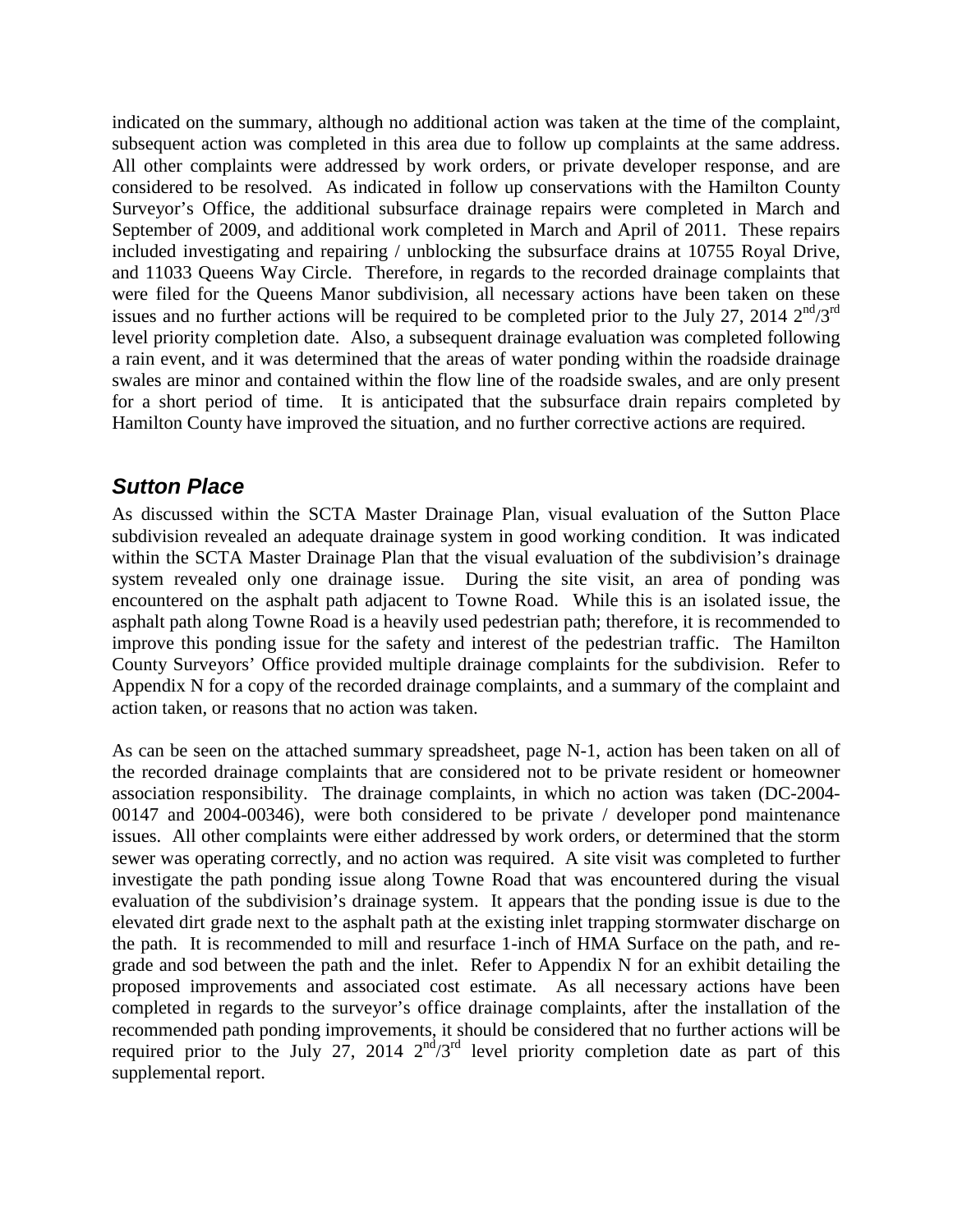## **Section 4: Summary**

The following tables provide a summary of the information included above for each of the subdivisions indicated as a  $1<sup>st</sup>$ ,  $2<sup>nd</sup>$ , or  $3<sup>rd</sup>$  level priority project for drainage improvements within the SCTA Master Drainage Plan. The tables indicate if drainage improvements have been completed within the subdivision, if further corrective actions are required within the subdivision, and the deadline for the completion of all improvements within the subdivision.

| $1st$ Level Priority Projects (Completion Date – July 27, 2012) |                                         |                                                                                                                            |
|-----------------------------------------------------------------|-----------------------------------------|----------------------------------------------------------------------------------------------------------------------------|
| <b>Subdivision Name</b>                                         | <b>Action</b><br><b>Completed</b>       | <b>Further Action Required</b>                                                                                             |
| Larkspur - Phase I                                              | Investigated<br>Designed                | No - Monitor effects of Bridlebourne improvements                                                                          |
| <b>Walnut Creek Woods</b>                                       | Investigated                            | No                                                                                                                         |
| <b>Kings Mill</b>                                               | Investigated                            | No - Monitor effects of Bridlebourne improvements                                                                          |
| <b>Bridlebourne</b>                                             | Investigated<br>Designed                | Yes – Construction of improvements                                                                                         |
| Windemere                                                       | Investigated<br>Designed<br>Constructed | $No - With exception to any possible further efforts$<br>determined necessary through ongoing pond issue<br>investigation. |
| <b>Crooked Stick Estates</b>                                    | Investigated<br>Designed                | No – With exception to any HCSO efforts that they<br>may determine to be necessary                                         |
| <b>Crooked Stick West</b>                                       | Investigated<br>Designed<br>Constructed | $No - With exception to ongoing maintenance issues.$                                                                       |

**Table 3: 1st Level Priority Projects Summary**

| $2nd$ Level Priority Projects (Completion Date – July 27, 2014) |                                         |                                                 |
|-----------------------------------------------------------------|-----------------------------------------|-------------------------------------------------|
| <b>Subdivision Name</b>                                         | Action<br><b>Completed</b>              | <b>Further Action Required</b>                  |
| <b>Bentley Plat</b>                                             | Investigated                            | N <sub>o</sub>                                  |
| <b>Brandywine</b>                                               | Investigated<br>Designed<br>Constructed | Yes – Construction of Phase 2 improvements      |
| <b>North Augusta</b>                                            | Investigated                            | Yes – Further investigation and possible design |
| <b>Town at Weston Place</b>                                     | Investigated                            | Yes – Further investigation and possible design |

**Table 4: 2nd Level Priority Projects Summary**